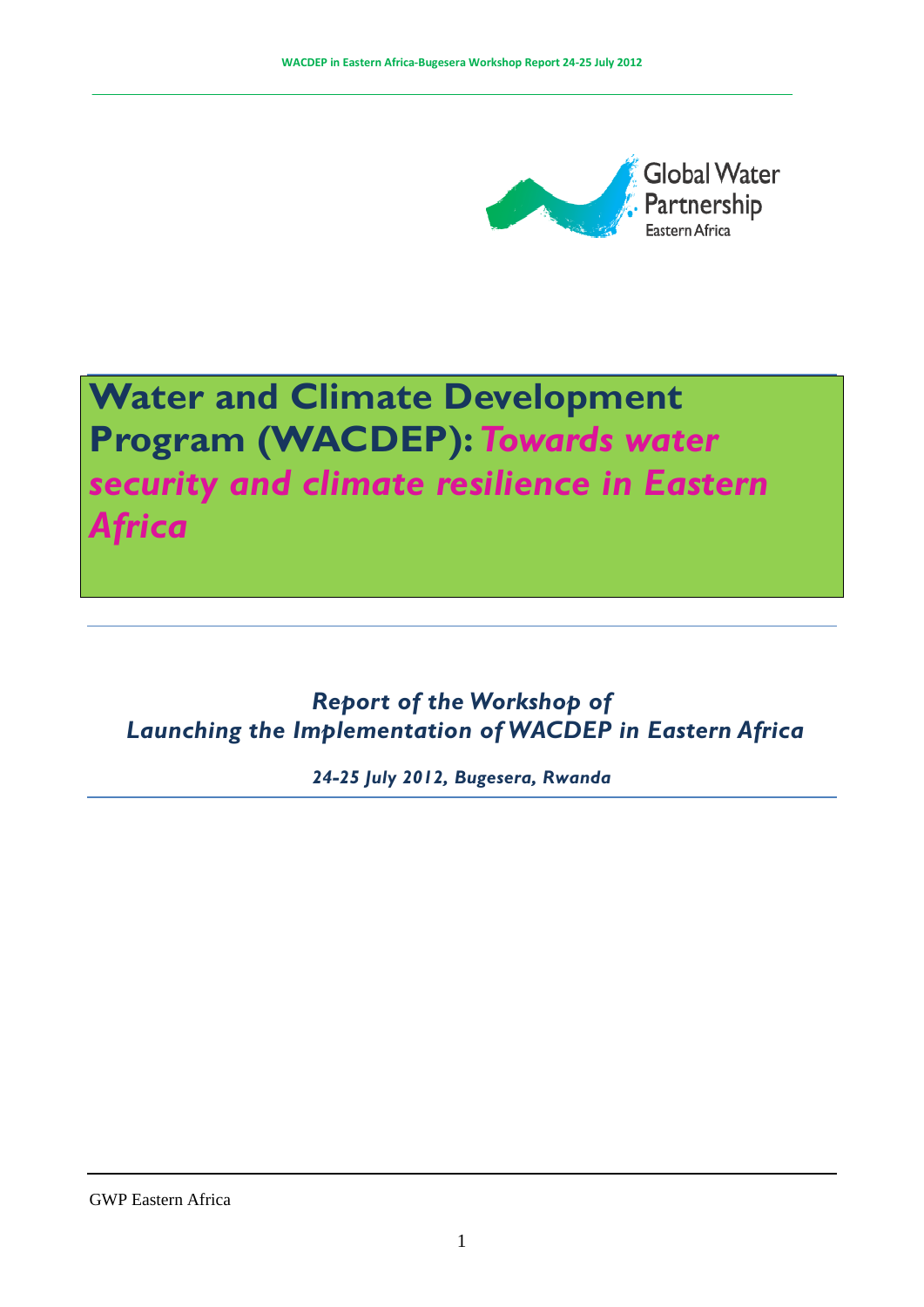## **Background**

In January 2009 AMCOW requested GWP to support the implementation of the 2008 African Union Sharm el-Sheikh Declaration on Water and Sanitation. In response, the Water, Climate and Development Program (WACDEP) was developed. Again in November 2010, during the 3<sup>rd</sup> Africa Water Week, the extra-ordinary session of the AMCOW adopted a decision recommending that the GWP and partners operationalize the WACDEP.

The overall objective of WACDEP is to support integration of water security and climate resilience in development planning and decision making processes through enhanced technical and institutional capacity, and predictable financing and investments in water security and climate change adaptation. In Eastern Africa, its implementation has been started in Burundi and Rwanda, and also in the Bugesera transboundary catchment (shared by the two countries).

The WACDEP program is designed to contribute in addressing critical water and climate change challenges through demonstrating solutions at community levels, and supporting the national level frameworks for water security and climate resilience in the two countries. The program will be implemented through participating all relevant stakeholders at all levels through the facilitation role of the GWPEA and Country Water Partnerships of Burundi and Rwanda.

As part of the planning process for WACDEP implementation in Eastern Africa, the first meeting was organized in Uganda in November 2011. In 2012 the two countries (Burundi and Rwanda) organized national consultative workshops. The two workshops identified major challenges, project's stakeholders, and components of the project.

The consultation process with key stakeholders recommended for the formation of a Joint (Burundi and Rwanda) project design team (composed of six technical people). The Team met (May 21-23 2013 in Rwanda) and developed the first detailed draft project proposal with the technical and facilitation support from GWPEA. The draft was finalized in June 2012.

GWPEA secretariat, in collaboration with the Burundi and Rwanda Country Water Partnerships, organized a workshop for the launching of the project on 24-25 July 2012 in Bugesera, Rwanda where the project stakeholders reviewed the draft project work plan and implementation arrangement.

## **Objectives**

The main objectives of the workshop were to:

- Bring together key project stakeholders and partner institutions to have a common understanding of WACDEP proposed activities, and build ownership for project objectives and results.
- Discuss and agree on the modalities of project implementation and execution
- Agree on the work plan for immediate and medium term activities of the project,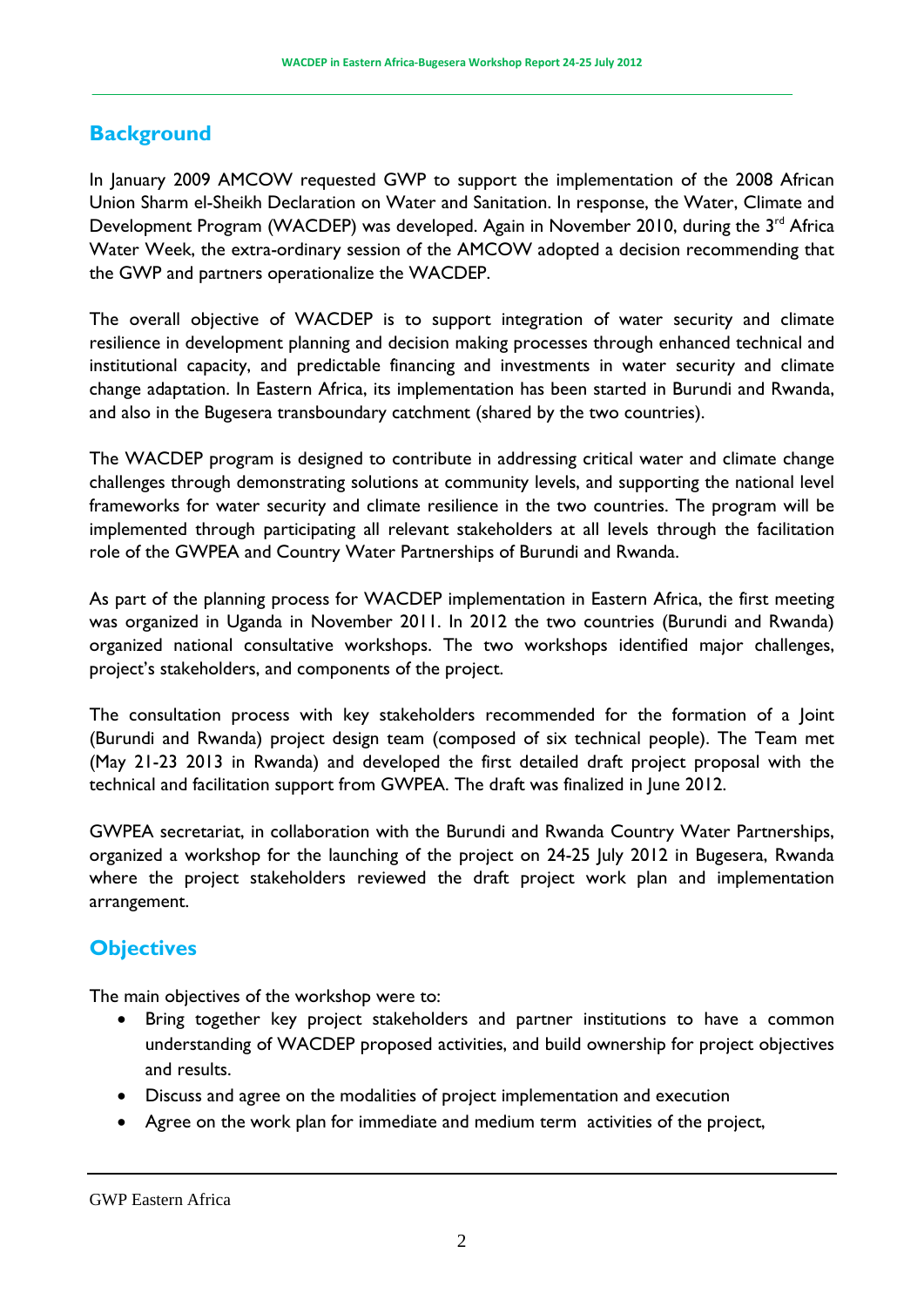• Exchange information and knowledge among various stakeholders from the two countries on the status of climate change and water security in Bugesera catchment part of Kagera River Basin

## **The workshop**

The workshop brought together about 35 participants from relevant on-going projects, Development partners, Burundi and Rwanda Country Water Partnerships, Burundi and Rwanda Ministries of Water, Ministries of National Planning and Finance, UNFCC Focal Points, Nile-TAC, Local Cooperatives, Youth association, Women Association, District Officials and relevant staff, and Local NGOs working in the area. The workshop was held in Rwanda, Bugesera District, at LA PALISSE CLUB HOTEL in Gashora.

## **Proceedings of the Workshop**

The workshop was organized in four sessions. The first session related to the opening in Day One had started with welcoming remarks delivered by GWPEA Regional Coordinator, **Mr. Safari**  Patrick. He explained the purpose of the workshop and gave the overview of WACDEP and highlighted the expectations from the workshop**.** The representatives from Burundi and Rwanda governments also gave their remarks.

The workshop was officially opened by the Vice Mayor (for Bugesera district, Rwanda) in charge of Finances and Economic Development, **Mr. Julius Rukundo.** He mentioned that Bugesera is one of the 7 districts of the Eastern Province of Rwanda with 15 Sectors, 72 cells, 581 villages and a population of over 371,000. He also mentioned that afforestastion, soil erosion control, promoting best agricultural methods, conflict management, environment (including water) management, and rainwater harvesting are given high priority and emphasis in the District's planning and budgeting process.

**Session Two** of the workshop was relating to the review of the national frameworks of Burundi and Rwanda for *water security and climate resilience*. Two presentations from the two countries were made by the CWP Chairs in collaboration with National climate focal points. This was concluded with an extended discussion on the various issues.

**The Third Session** was on Bugesera demonstration project. Two presentations on the social, economic and environmental situations of the **Bugesera** catchment from both Burundi and Rwanda sides were made by representatives of district authorities. This was followed by a presentation on the draft WACDEP planned activities and implementation arrangements by GWPEA secretariat. After some general clarification and discussions, the workshop attendants were divided into three working groups to further review the draft plan and implementation arrangement. The working groups discussed WACDEP activities at national level, WADEP activities at Bugesera level, and WACDEP implementation arrangement and funding mechanisms:

GWP Eastern Africa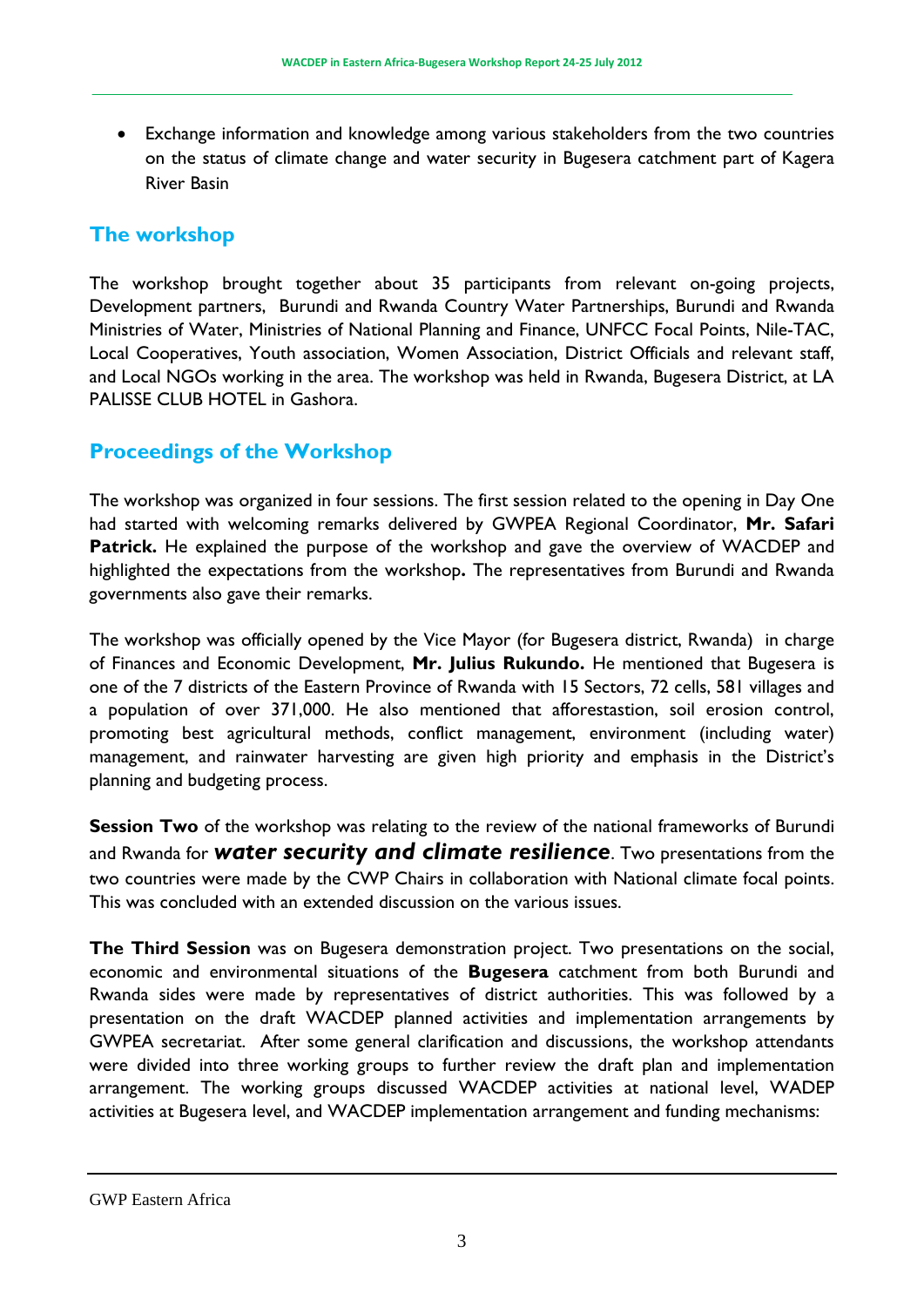**The Second Day** started with continuation of group work discussions followed by a plenary session for group work reporting and discussions. Moreover, a plenary session also continued for learning and information sharing where some partners such as Kagera Project, who are active in Bugesera shared their activities. The final program in Day Two was a field visit to the Bugeseara south Cyohoha lake site on Rwanda side.

## **Key outputs of the workshop**

The following are the outputs resulted from the workshop:

- Better understanding of planned activities, and better sense of ownership by key project implementing partners
- Information on key stakeholders and their activities in Bugesera shared, with the expectation for further strengthening partnership and collaboration among different stakeholders in addressing climate change and water related issues.
- Agreed WACDEP work plan and modalities of project implementation

## **Some observations from the field visit**

- An irrigation scheme is being constructed with the financial support of about 800 million Rwandese Francs from donor funded project to irrigate an area of 45has. The scheme is designed to pump water from the lake Cyohoha using a water pumping machine to irrigate the surrounding farmers' fields. It also has canal system and reservoir to irrigate maize and tomato.
- Beneficiaries of the scheme are formed into Cooperatives by consolidating their lands for better accessing market and getting 50% Govt subsidy on fertilizers.
- Though the objective of the scheme is to provide irrigation water to communities to avoid farming around lake shorelines, there is a concern that the scheme might not be economically sustainable (operation and maintenance cost) as it is aiming at producing maize (food crop) which has low cash value. It might also have some technical issues related to using flood irrigation on a high slope field.
- Generally, it appears that the enforcement of environmental laws on Rwanda side is better owned by local government authorities and communities than the Burundi side. During the visit it was mentioned that as the law enforcement is weak on Burundi side, the communities from Rwanda side go to Burundi side and hire land for cultivation up to the lake shorelines.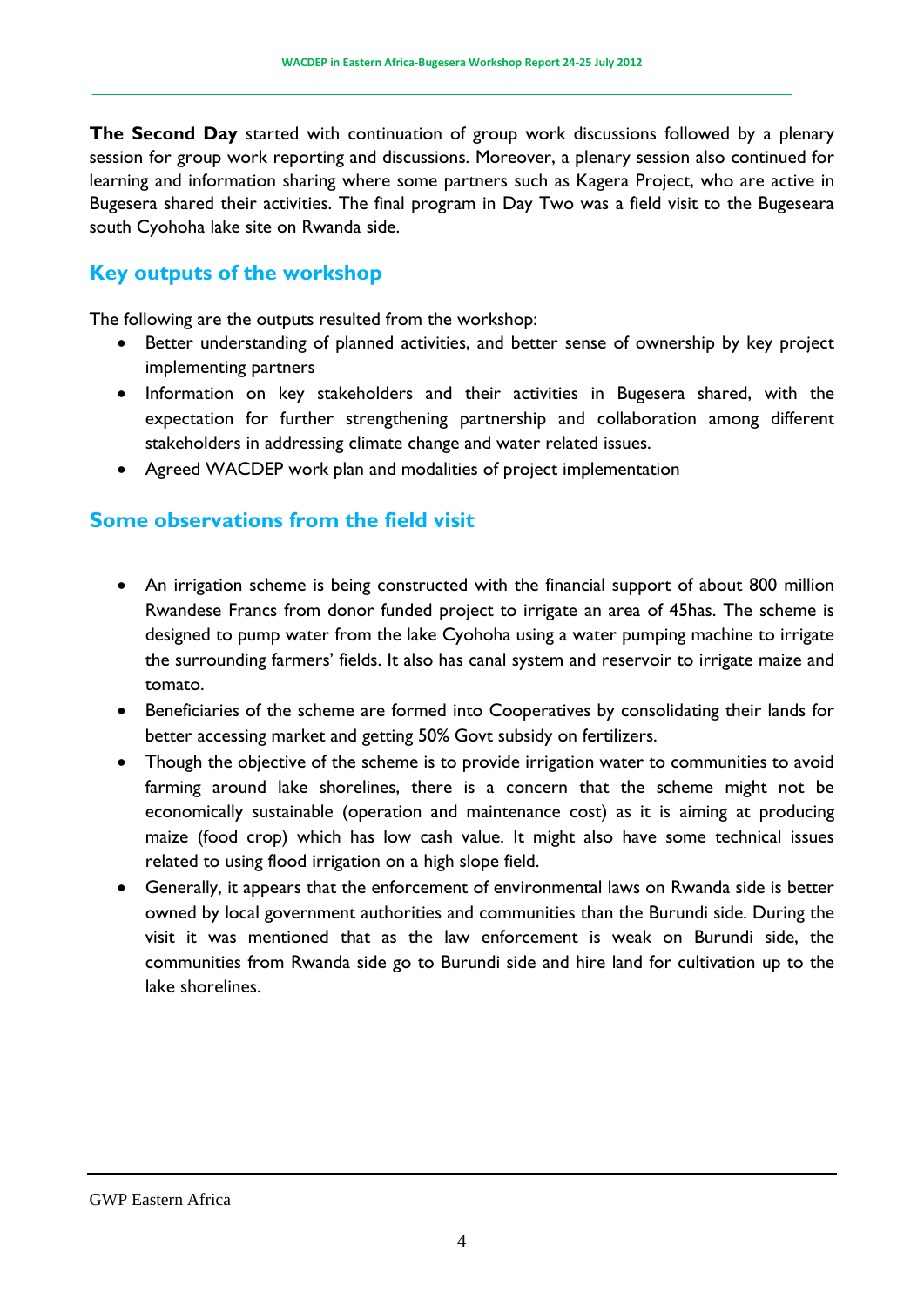

1. Encroachment of wetland systems for agriculture (rice cultivation-Bugesera, Rwanda)



- 2. Poor environmental law enforcement on Burundi side resulting in more environmental degradation (Lake Cyhoha)
- 3. Population pressure and unplanned settlements are threatening the natural ecosystems, lake Cyohoha, Rwanda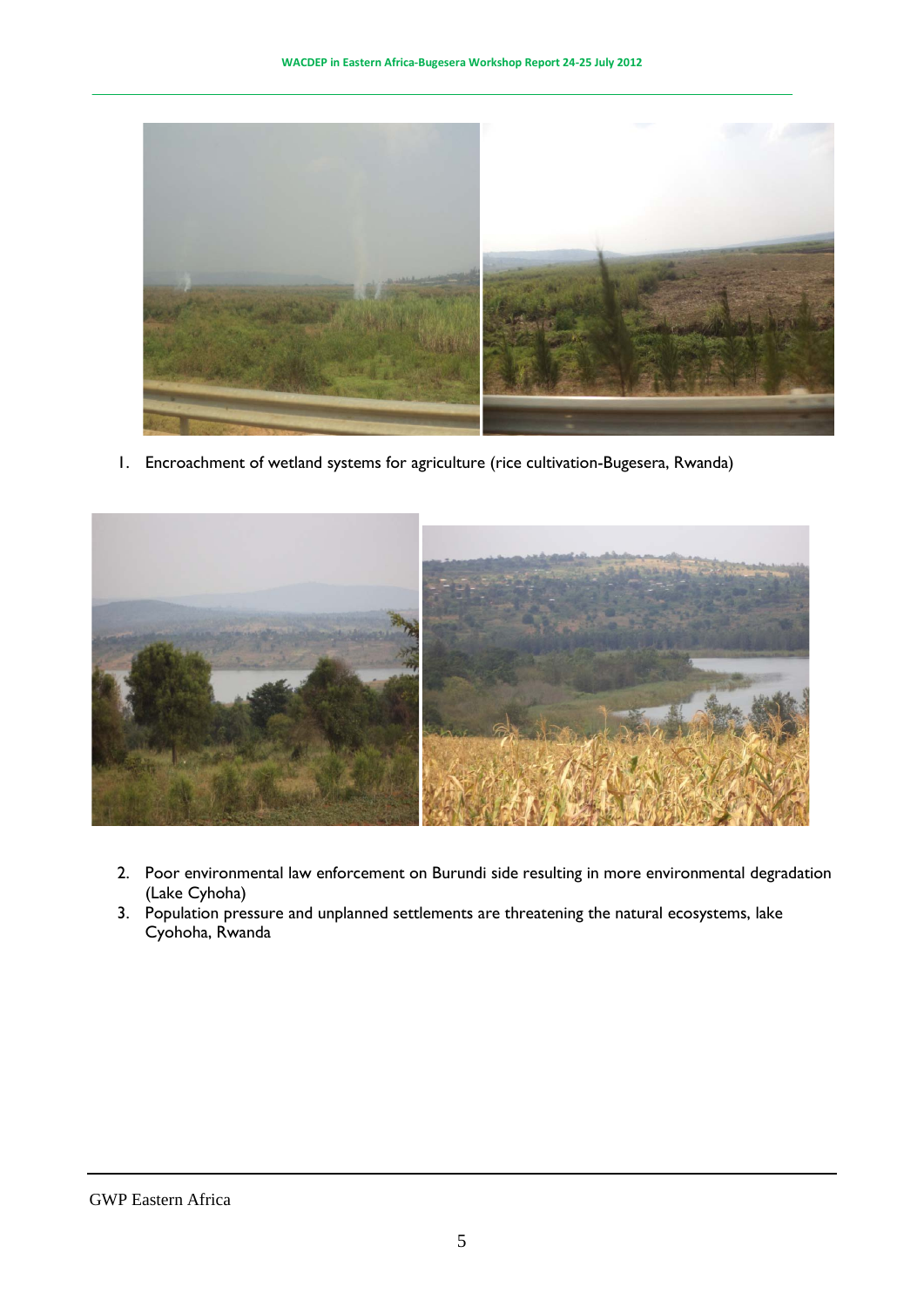

4. Inaccebility to safe drinking water is also a burden for children, Bugesera, Rwanda



5. Some part of the catchment is still not disturbed ( protected area) in Bugesera, Rwanda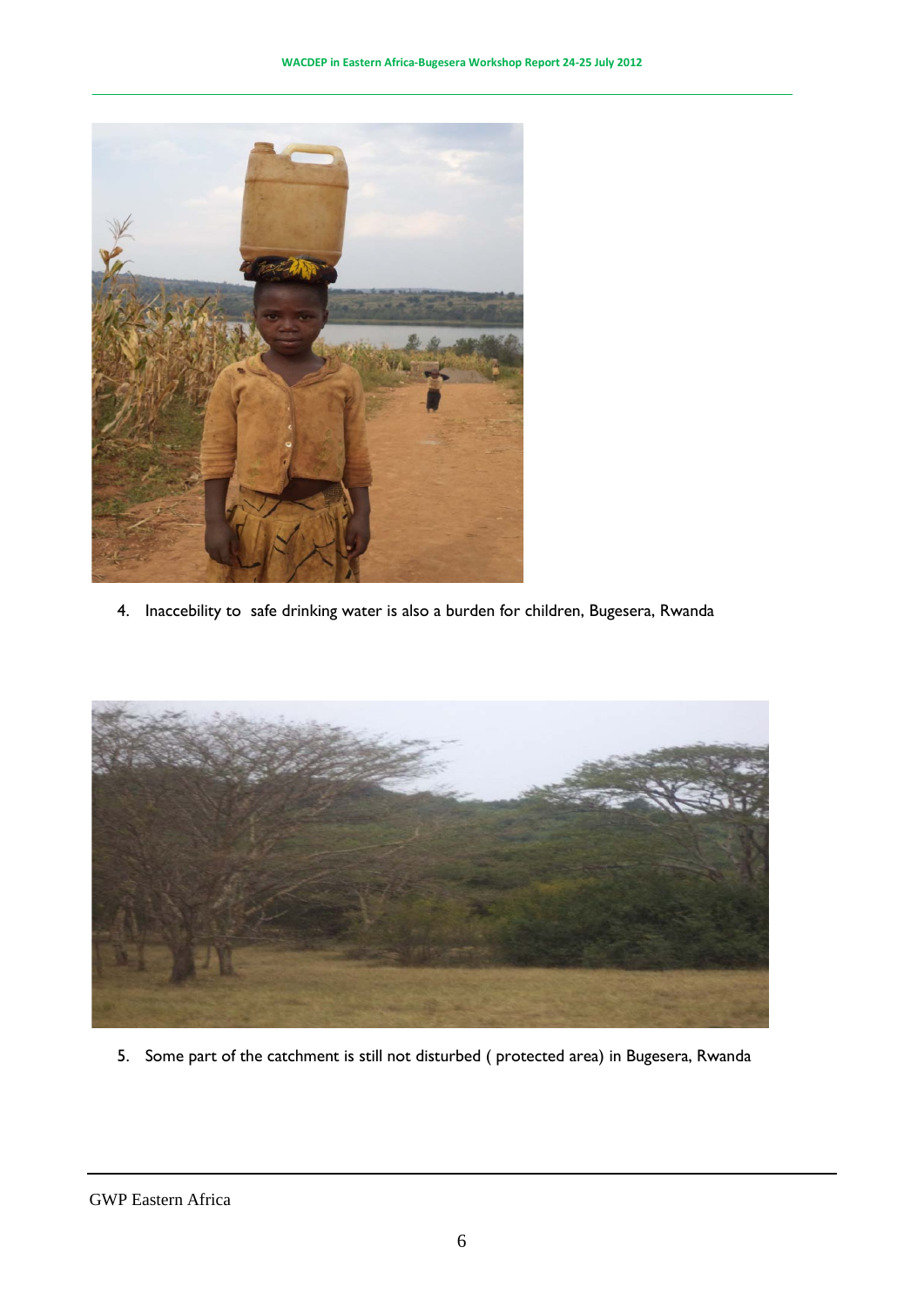

6. How to support the sustainability of water infrastructure developments ? New pump irrigation scheme around Lake Cyohoha, Rwanda



7. Participatory process from the start, Bugesera project launching workshop and field visit by workshop participants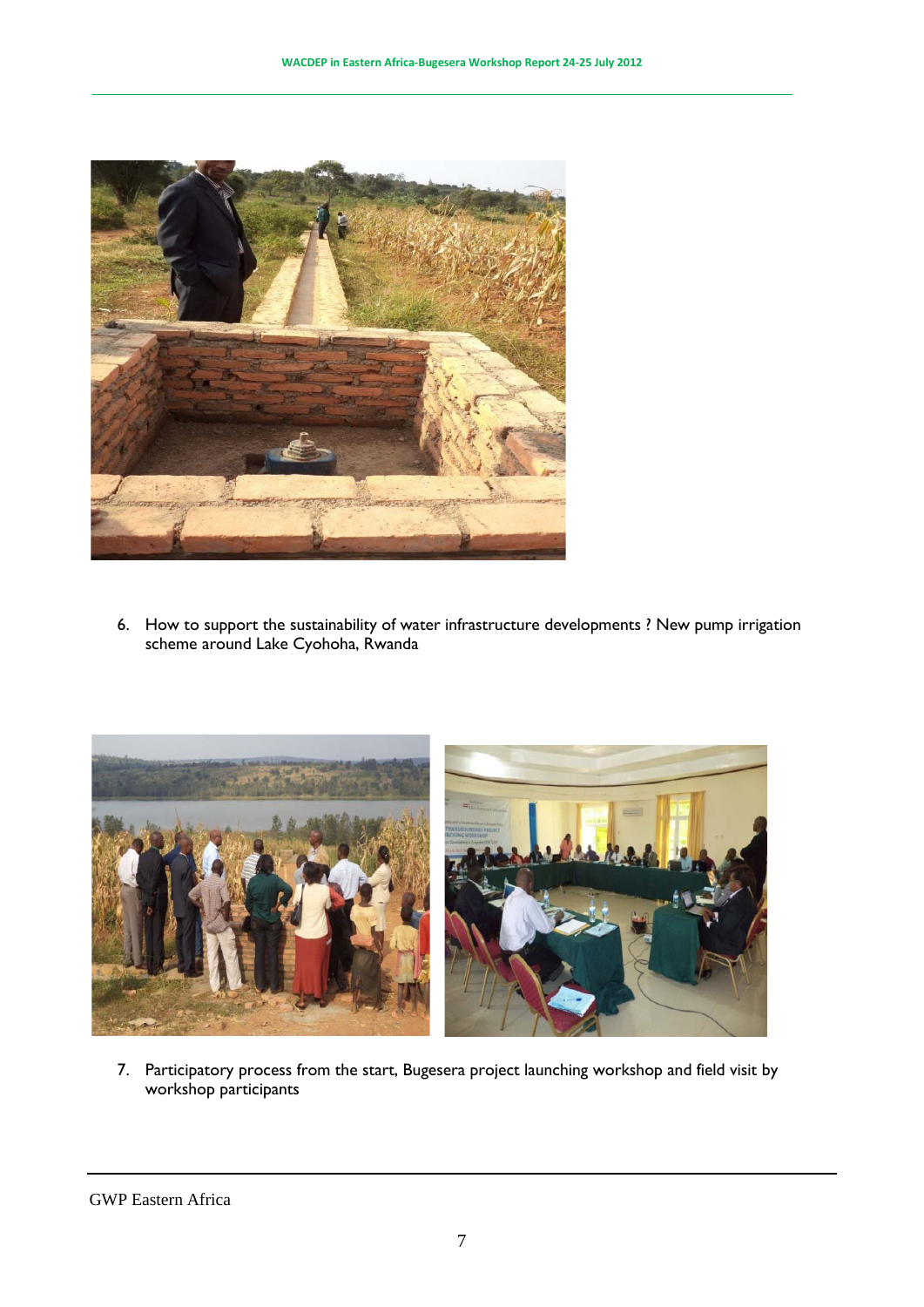## **Summary of key recommendations from the workshop**

The following are major recommendations of the workshop to be considered by the WACDEP program in Eastern Africa

#### *General*

- 1. Give more emphasis for activities in Bugesera catchment than national activities. Allocate more project funds to activities on the ground to influence and supplement local level actions and practices to make them more climate resilient and water sensitive.
- 2. Strengthen documenting and sharing of information and knowledge (on climate change impacts and measures for resilience) among various stakeholders
- 3. Contribute towards harmonizing polices, laws and enforcement mechanisms related to climate change adaptation and water security in Burundi and Rwanda.
- 4. Give emphasis for identifying and documenting existing challenges, impacts, best practices and opportunities for scaling up/out
- 5. Strengthen national dialogue in countries to promote knowledge sharing, awareness and ownership by all project stakeholders.
- 6. Need to strengthen technical capacity to manage available water resources in both countries

## *Outputs from Group Works*

- **A. Group Work I**: Identifying intervention activities at Bugesera catchment level
	- **a.** key challenges related to water security and climate resilience by communities in Bugesera include *climate change, mountainous and rugged topography, and deforestation*
	- b. possible interventions in response to challenges identified above (2012-2015): afforestretion, use of water storage, increase irrigation system, and zero grazing practice,
	- c. Specific locations and sites (in Bugesera catchment) identified for ground activities are: on Burundi side on Bugabira, Busoni, Kirundo and Ntega; and on Rwanda side, Kamabuye, Rweru and Ngeruka.
	- d. institutions to be involved during implementation: Rwanda (Ministries for agriculture, water and environment, districts, sectors); and Burundi (Ministries for agriculture, water and environment, Province, Communes)
	- e. Roles /contributions of stakeholders to project implementation
		- *National level: political and technical support*
		- *District level: community mobilization, implementation and ownership*
		- *Communities: ownership, labour and local resources*
	- f. Expectations from the WACDEP project in terms of supporting or complementing the existing or planned activities in Bugesera
		- *Gathering all studies made by different actors into one document*
		- *carrying out a specific and comprehensive study for the entire catchment*
		- *financing the innovative community based activities*
	- g. project management structure and role of local government and communities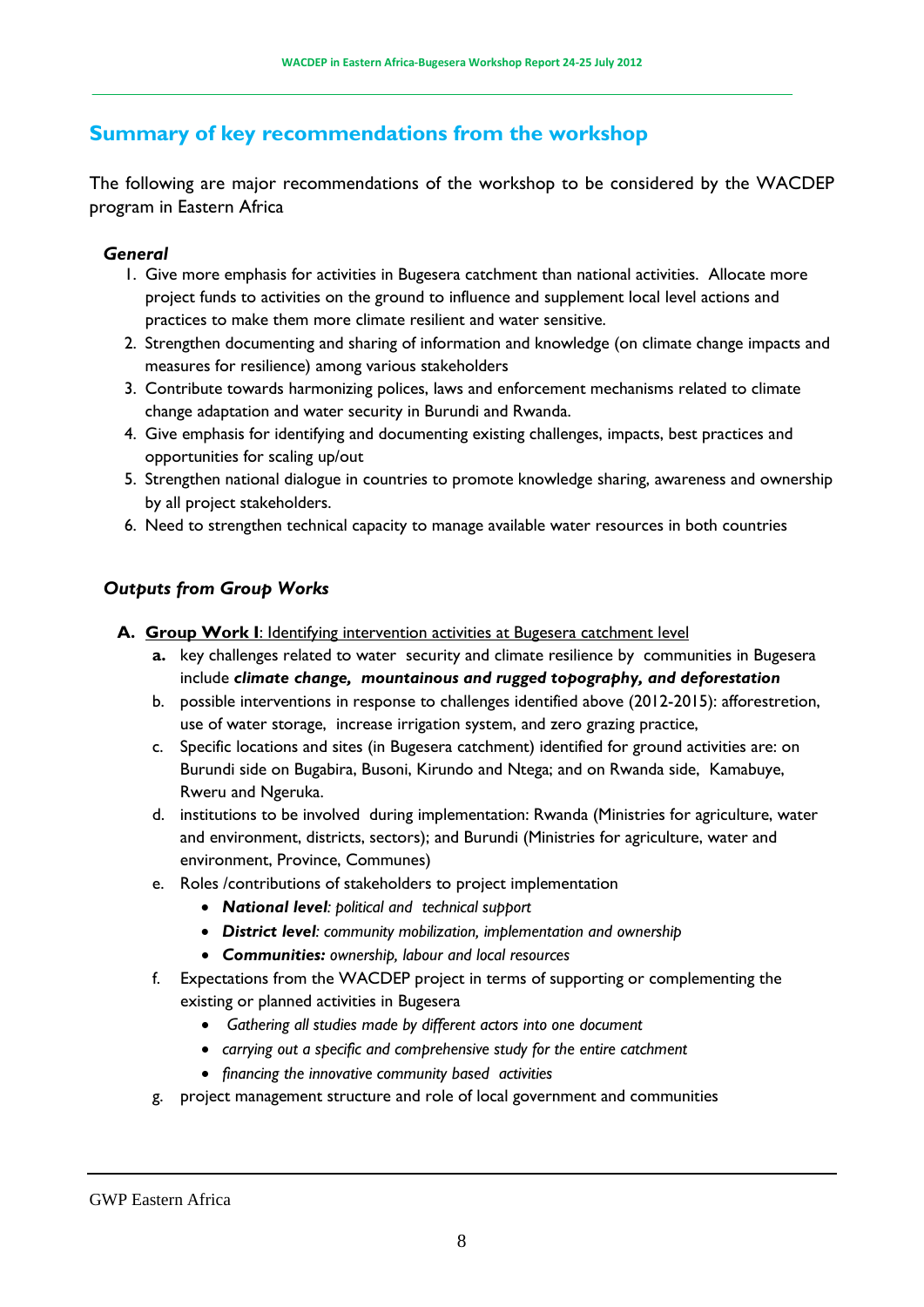- *align project activities with district's development plans, mobilize communities, implement and monitor progress*
- **B. Identifying WACDEP intervention activities at national level (Burundi and Rwanda)**
	- a. Activities that WACDEP could support at national level to strengthen existing frameworks for water security and climate resilience in Burundi and Rwanda:
		- *There is no specific document for water security and climate resilience though issues are mentioned in various national documents such as the IWRM policies and Plans and NAPAs. WACDEP could support countries to review existing policy instruments and harmonize them*
	- b. WACDEP support for developing water-related climate adaptation investment strategies:
		- *There are documents and reports in various institution i.e REMA, IGEBU, MEEATU, LVBC /EAC etc that could provide information on climate change. WACDEP would support in gathering information from these institutions in regard to climate change resilience situation in the two countries*
	- c. WACDEP support for investment project preparation:
		- *Both countries have capacity to prepare projects but are constrained by procedures of accessing funds. WACDEP could contribute in resource mobilization process.*
	- d. WACDEP support to national and sector planning and decision-making processes to mainstream water security and climate resilience issues into national plans
		- *Work with ministries of water and environment, focal points of climate change to advance issues*
		- *Use CWPs to facilitate the process of dialogue with government, especially with Ministries of finance and planning*
	- **C.** WACDEP Project management and resource mobilization
		- *Clearly define roles of different stakeholders at different levels while enhancing collaboration between them*
		- *Involve local communities, including youth and women during the implementation through grouping them in associations and cooperatives*
		- *Identify active stakeholders and on-going and planned projects in Bugesera, and plan to work in synergies instead of duplicating and overlapping*
		- *Link project implementation with district/commune development plans for maximizing resource utilization, and ownership and sustainability*
		- *Approach potential donors for further resource mobilization such as AFDB, GIZ, USAID, WB, EU, Netherlands, CTB*
		- *Approach them through CNCA( Coordination nationale des Aides) and MINECOFIN ( Ministère de l'Economie et des Finances)*

## *END OF THE REPORT*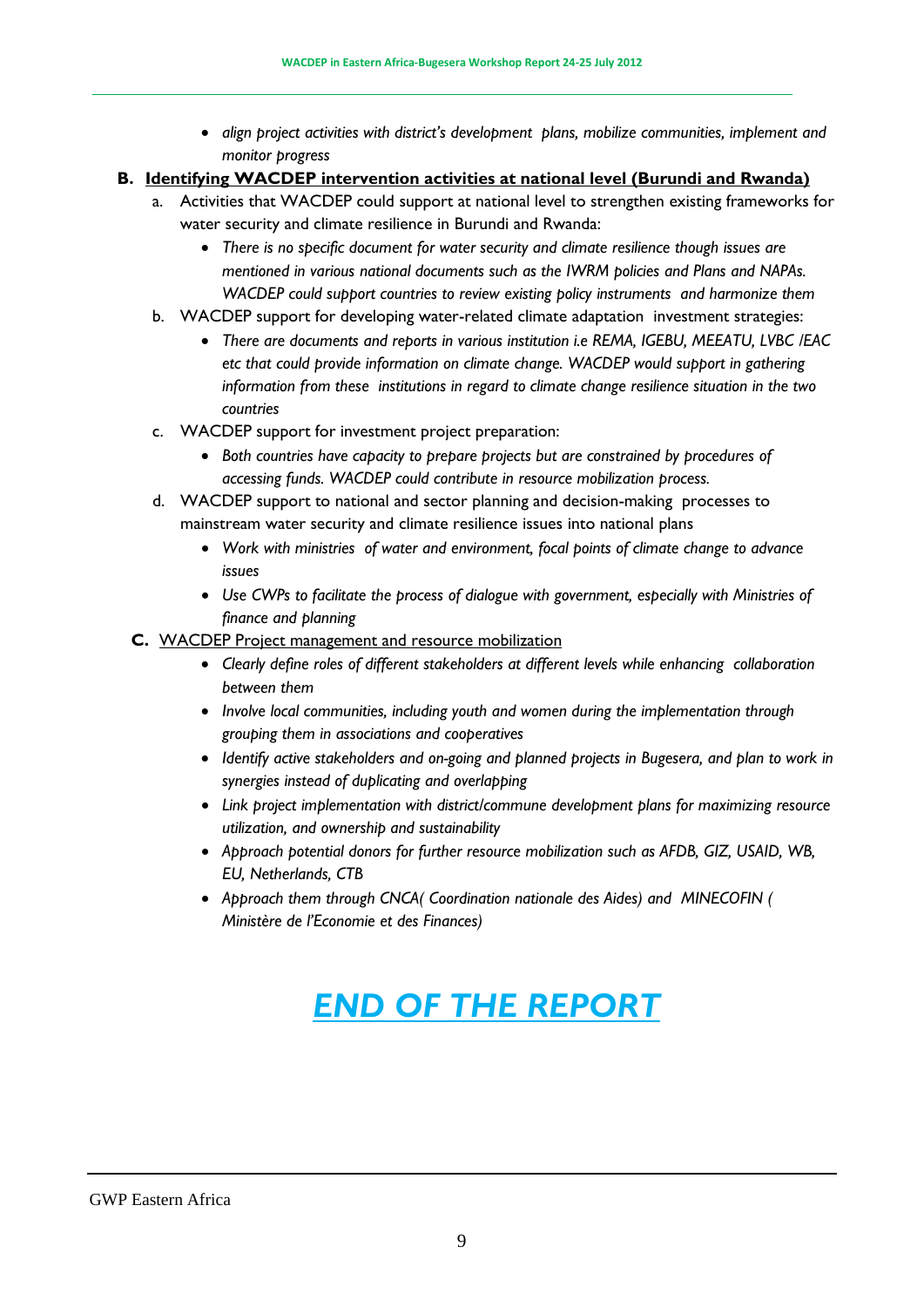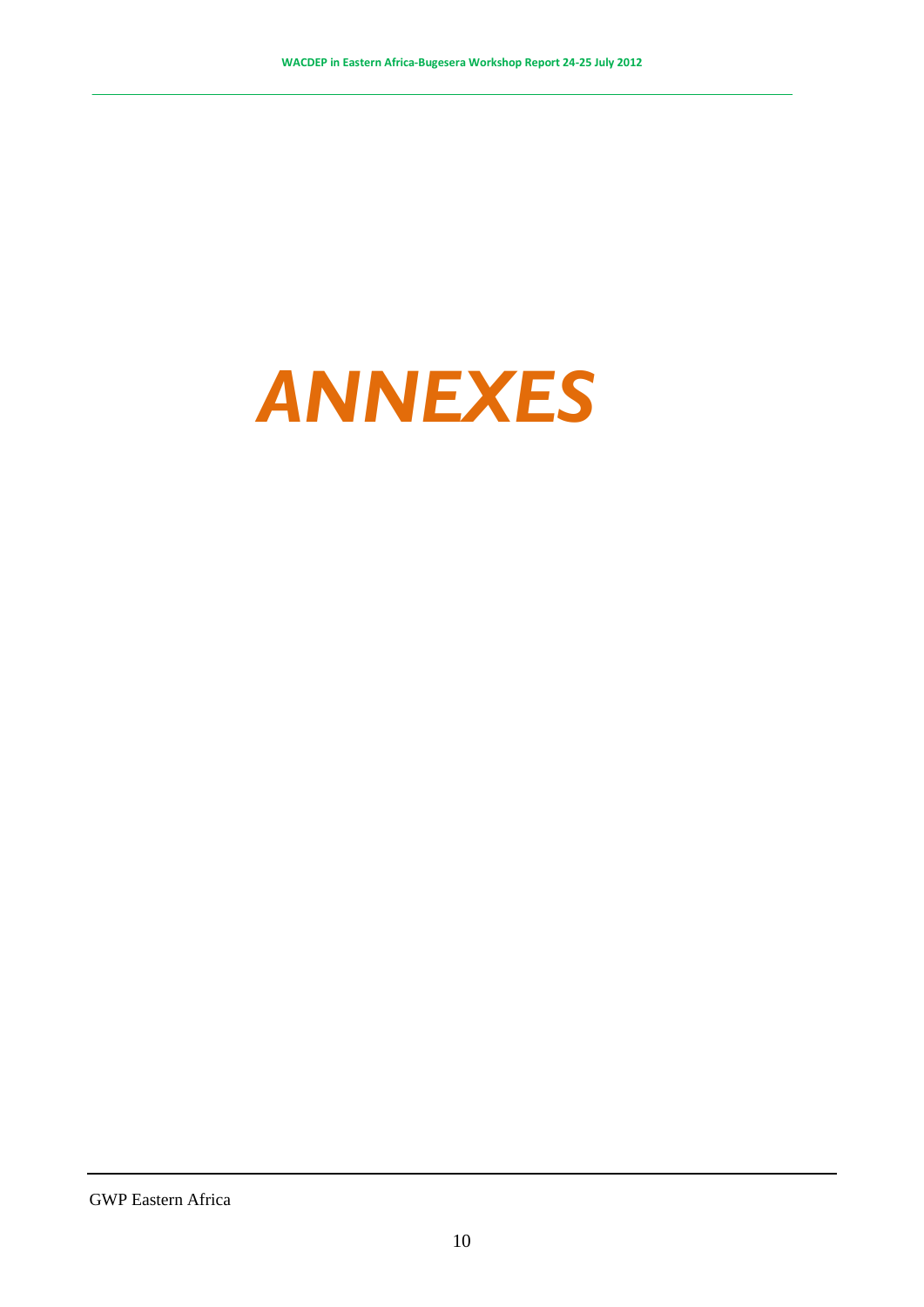#### **Annex 1: Summary of Presentations**

1. **Overview of the National Framework for water security and climate resilience in Rwanda**  (by UmupfasoniLyliose), Planning Directorate, Ministry of Environment and Natural Resources



Structure of the IWRM-Rwanda.

Some of the major activities recommended for implementation in Bugesera include:

- 1) Afforestation/reforestation program (tree planting along the lakes, rivers and the roads)
- 2) Rainwater harvesting technologies
- 3) The millennium village project in Mayange Sector
- 4) The construction of the Kicukiro –Nemba road which boosted the economy of Bugesera.
- 5) Different irrigation projects including Rilima, Ngeruka, Kamabuye and Gashora swamps.
- 6) Changing the mindset of the population while mobilizing them in planting drought resistant crops like cassava, and land consolidation system.
- 7) Different rice schemes such as Mareba, Nyarugenge ,Shyara and Ruhuha.
- 8) Girinka program :the government of Rwanda and other district partners has distributed over 60,115 cows to the poor families
- 9) Assigning an agricultural officer and a veterinary assistant at sectors level as extension workers
- 10) Introduction of off-farm activities for income generation e.g. basket making by cooperatives
- 2. **Comparison of the National Frameworks for water security and climate resilience in Burundi and Rwanda** (by EvaristeSinarinzi),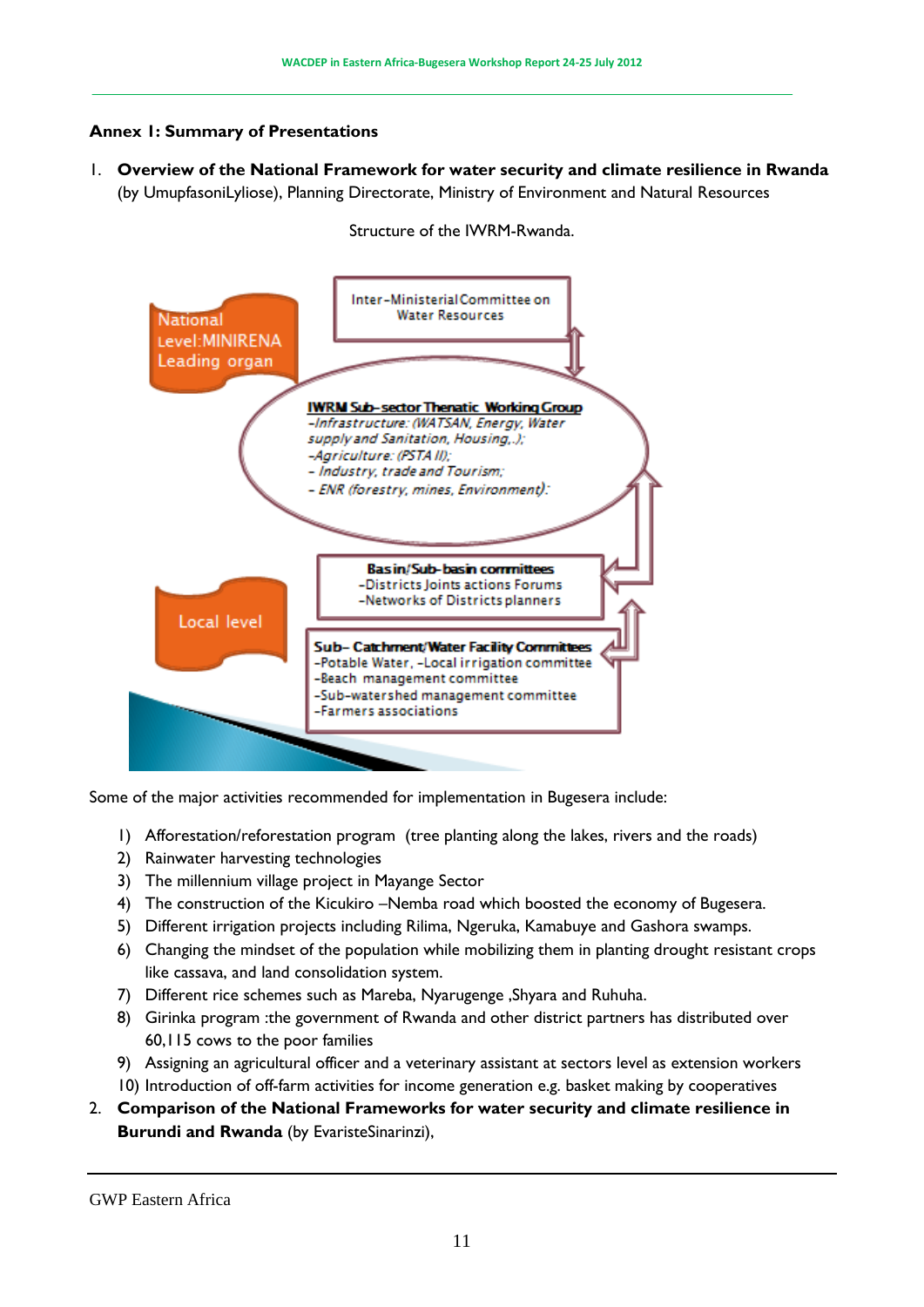| <b>Burundi</b>                                                                         | Rwanda                                                          |  |  |
|----------------------------------------------------------------------------------------|-----------------------------------------------------------------|--|--|
| The Government's vision for the water sector                                           | The vision of the Water Resources Management Policy is:         |  |  |
| is a "state where water is available in quantity and                                   | "A water resources sub-sector governed by a policy, legal and   |  |  |
| quality sufficient to meet the needs of present and                                    | institutional framework that promotes sustainable use of water  |  |  |
| future generations and used efficiently and equitably                                  | resources and which contributes meaningfully to the socio-      |  |  |
| for sustainable socio-economic development without                                     | economic development of Rwanda".                                |  |  |
| compromising the Environment"                                                          |                                                                 |  |  |
| Four main areas of emphasis                                                            | Three main areas of emphasis                                    |  |  |
| • Availability of water resources for today and                                        | • A proper framework for managing water resources in            |  |  |
| tomorrow.                                                                              | Rwanda that allows:                                             |  |  |
| • Equitable access to good quality water.                                              | • Sustainable use of water resources;                           |  |  |
| • Use of water for sustainable socio-economic                                          | • A significant socio-economic development of the               |  |  |
| development.                                                                           | Country                                                         |  |  |
| • A viable and sustainable environment.                                                |                                                                 |  |  |
| <b>Overall Objective.</b>                                                              | <b>Overall Objective</b>                                        |  |  |
| The overall objective of the policy is to "ensure                                      | To contribute to, and enhance the achievement of,               |  |  |
| (on a sustainable manner) the coverage of                                              | Rwanda's vision of transforming itself into a middle income     |  |  |
| water needs of all users by the harmonious                                             | economy by 2020. In other words:                                |  |  |
| development of national water resources"                                               | Ensure effective management, development and sustainable use    |  |  |
|                                                                                        | of water resources based on the principles of IWRM, the         |  |  |
|                                                                                        | precautionary, user participation and social equity.            |  |  |
| <b>IWRM Burundi</b>                                                                    | <b>IWRM Rwanda</b>                                              |  |  |
|                                                                                        | Government will establish and operate                           |  |  |
| Elaboration du Plan d'Actions PAGIRE,<br>qui définit les options pour la mise en œuvre | A comprehensive water resources management                      |  |  |
| de la PNEeau et constitue un cadre oùtous les                                          | institutional framework that incorporates the principle         |  |  |
| acteurssontappelés à jouer un rôleactif (Etat,                                         | of integrated but decentralised management of water             |  |  |
| Collectivitésterritoriales, Usagers, etc).                                             | resources.                                                      |  |  |
|                                                                                        |                                                                 |  |  |
| Développement d'un partenariat avec la                                                 | The water resources, watersheds and water quality of            |  |  |
| sociétécivile, les ONG et les privés                                                   | Rwanda will be conserved, protected and managed in order        |  |  |
|                                                                                        | to secure and enhance its availability for, and utility to, the |  |  |
| Le PNE sera appuyé pour être un véritable                                              | present and future generations of Rwandans.                     |  |  |
| forum des partenairesactifs pour la GIRE                                               |                                                                 |  |  |
|                                                                                        | The available water resources of Rwanda will be allocated       |  |  |
| L'expertise du P N Eau du Burundi et de                                                | on the basis of comprehensive and integrated plans and          |  |  |
| sespartenaires seracanalisé au profit du                                               | optimum allocation principles that incorporate efficiency of    |  |  |
| développement du secteur Eau.                                                          | use, equity of access and sustainability of the resource        |  |  |
| Les actions et les ressourcesfinancièresdes                                            |                                                                 |  |  |
| ONGs et des Privésserontcoordonnées et                                                 |                                                                 |  |  |
| orientéesvers les besoinsréelsinscritsdans le                                          |                                                                 |  |  |
| plan d'actions de la GIRE.                                                             |                                                                 |  |  |
| Cooperation frameworks for the                                                         | The Government of Rwanda will foster co-operation               |  |  |
| management of shared water resources                                                   | in the sustainable management and equitable                     |  |  |
| • Continuation of negotiations on an                                                   | utilization of shared trans-boundary water resources            |  |  |
| agreement acceptable in the management of                                              | • Ensure that shared water resources are classified and         |  |  |
| Nile waters;                                                                           | formulated under Rwanda national law;                           |  |  |
| • Capacity building of trading on the shared                                           | • Formulate a shared water resources management and             |  |  |
| management resource for advancing the                                                  | utilization strategy;                                           |  |  |
| interests of Burundi;                                                                  | • Establish institution to facilitate co-operation in the       |  |  |
| • Proposal of an Inter-State Committee                                                 | management of shared water;                                     |  |  |
| responsible for the management of shared                                               | • Foster direct co-operation in the use of water resources      |  |  |
| water-related disasters                                                                | between community groups on either side of the border           |  |  |
|                                                                                        | which share water resources.                                    |  |  |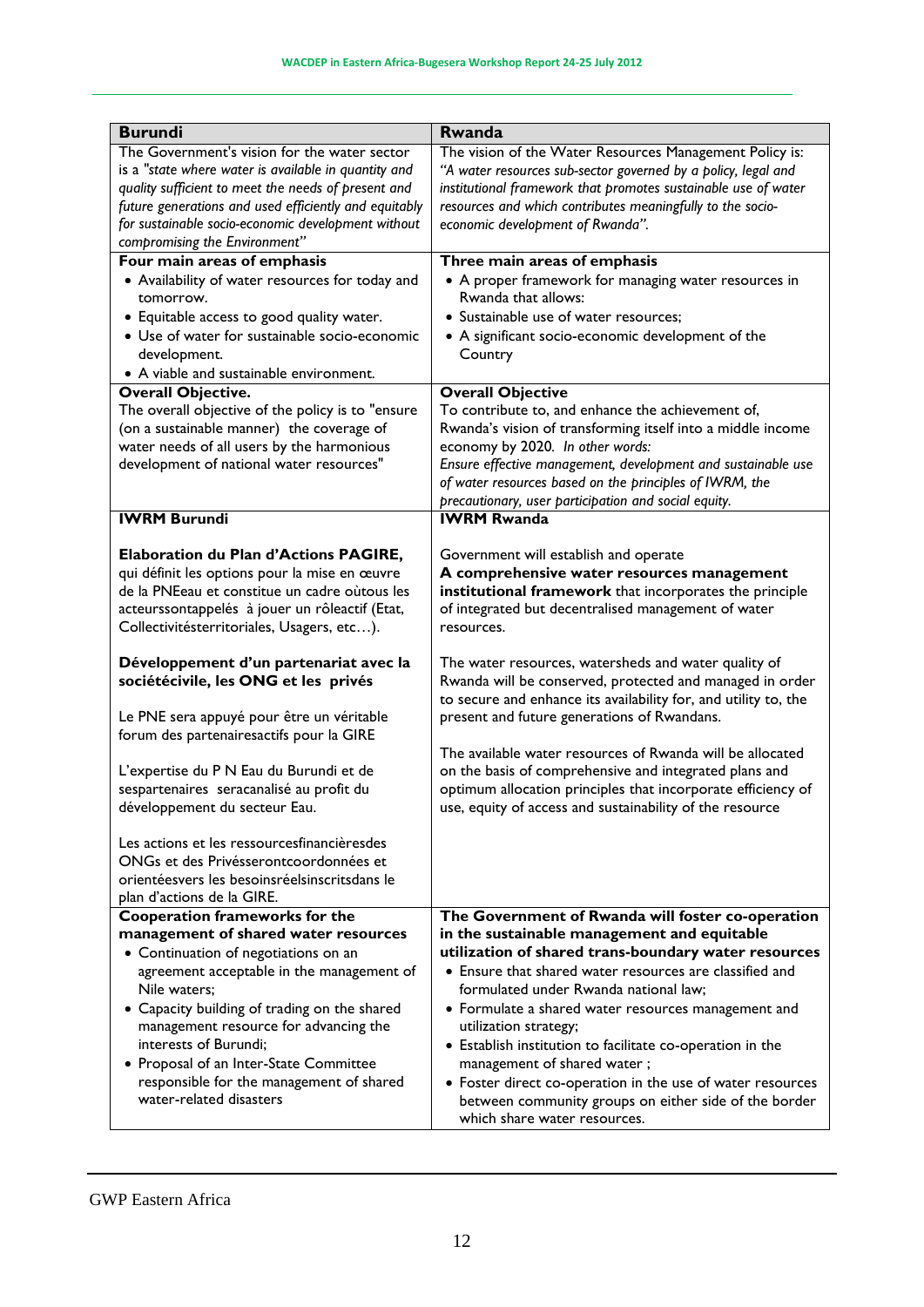| <b>Burundi</b>                                                                                                                                                                                                                                                                                                                                                                                                                                                                                                                                                                                                                                                                                                     | <b>Rwanda</b>                                                                                                                                                                                                                                                                                                                                                                                                                                                                                                                                                  |
|--------------------------------------------------------------------------------------------------------------------------------------------------------------------------------------------------------------------------------------------------------------------------------------------------------------------------------------------------------------------------------------------------------------------------------------------------------------------------------------------------------------------------------------------------------------------------------------------------------------------------------------------------------------------------------------------------------------------|----------------------------------------------------------------------------------------------------------------------------------------------------------------------------------------------------------------------------------------------------------------------------------------------------------------------------------------------------------------------------------------------------------------------------------------------------------------------------------------------------------------------------------------------------------------|
| Planning management of water resources                                                                                                                                                                                                                                                                                                                                                                                                                                                                                                                                                                                                                                                                             | Article 17:                                                                                                                                                                                                                                                                                                                                                                                                                                                                                                                                                    |
| based on key tools:<br>• National Water Policy (PNEau);<br>• National Water Strategy (NES);<br>• National action plan for integrated management<br>of water resources (PAGIRE);<br>• National master plan for water (PDNE);<br>· Public investment program (PIP);<br>• Municipal plans for community development<br>(PCDC).                                                                                                                                                                                                                                                                                                                                                                                        | The use, management of water resources shouldn't<br>be used in any way that is unsafe such as mining<br>methods that may be causing some disasters, like<br>floods or droughts.<br>Any activity related to water resources such as<br>irrigation, marshland and other, must previously<br>subject to an environmental impact study.                                                                                                                                                                                                                            |
| <b>Protection of water resource</b><br>• The qualitative and quantitative protection of<br>water is the responsibility of the State. And may<br>establish protection zones.<br>• The protection area defining the geographical area<br>within which is prohibited or regulated any activity<br>likely to affect the qualitative conservation of the<br>resource<br>• The scope of protection is thus intended to<br>protect water quality, whatever their origin, dams;<br>• Parts of catchments by source, well or borehole;<br>storage tanks of water; vulnerable parts of<br>aquifers; all bodies of water intended for human<br>consumption;<br>• Wetlands should be conserved and protected for<br>their role | <b>Protection of water resources</b><br>Article 18:<br>Sampling points of water intended for human<br>consumption, must be surrounded by a perimeter of<br>protection Art 51.<br>Waters draining the public network, as well as all<br>kinds of wastewater must be collected for treatment<br>plants and treated before being discharged into a lake,<br>pond or stream.<br>Article 19:<br>Floodplains are subject to special protection. This<br>protection takes into account their role and their<br>importance in the conservation of biological diversity |

## **PLANNING FOR THE MANAGEMENT OF WATER RESOURCES**

### **Other issues covered in the presentation:**

#### *Transboundry water resources management*

- utilize shared water resources to maximize and equitably share the benefits
- assess the potential impacts of planned activities
- share information about potential impacts. Where there is a potential adverse impact arising from planned measures, states should negotiate in good faith to resolve any issues arising.

**Other important remarks** in the presentation include benefits sharing, good will for conflict resolution, participatory management, and catchment-based water resources management.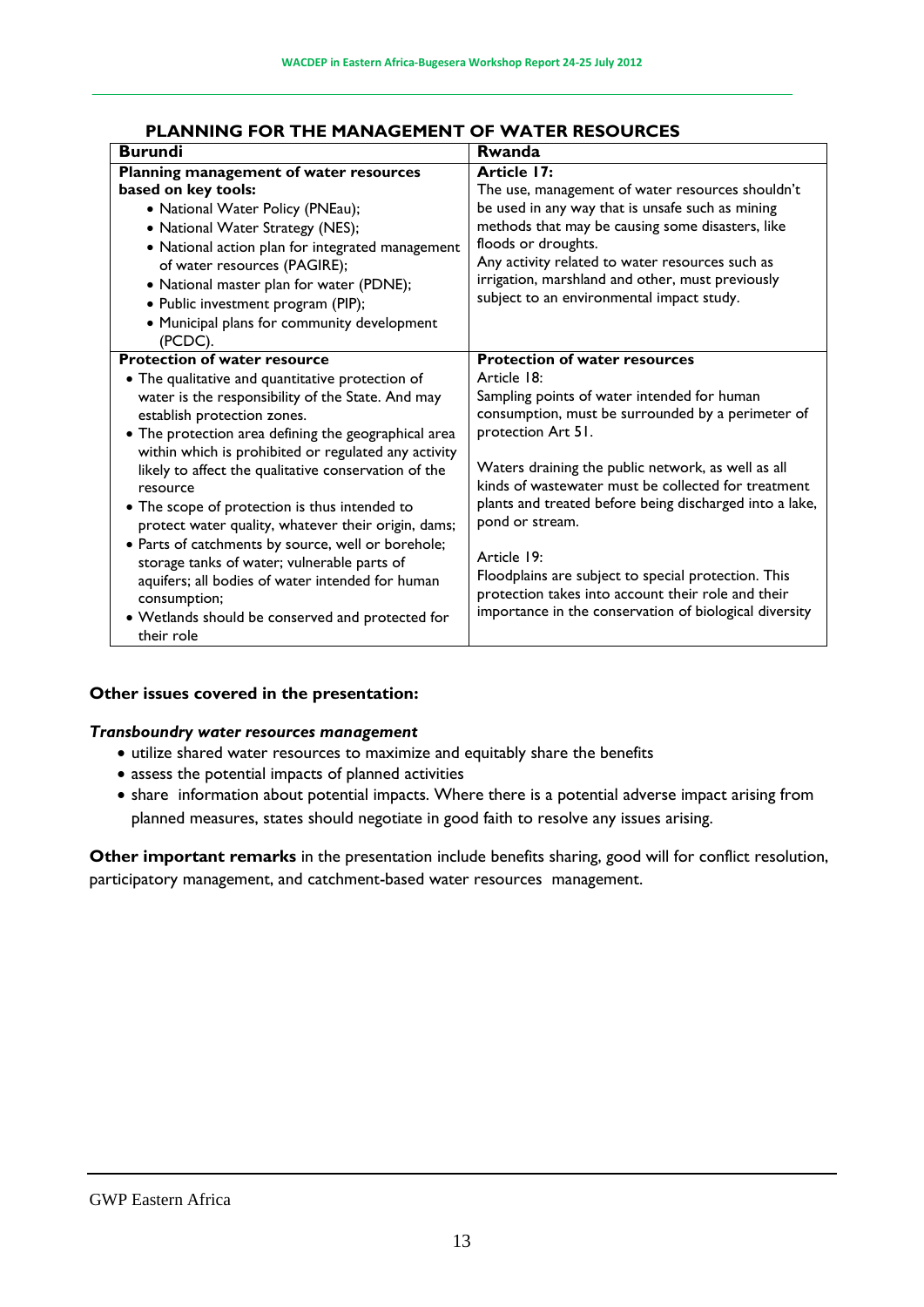#### 3. **Challenges of climate change adaptation in Burundi** (by Evariste Sinarinzi),

- Insufficient regional programs for IWRM (for shared water resources)
- High variability in space and time of rainfall in the country;
- Insufficient data and other information on groundwater resources;
- Weakness in early warning system of hydro-climatic disasters;
- Inadequate human capacity for water management;
- High demographic pressure on natural resource in general and on water resources in particular;
- Limited access to water supply and sanitation facilities
- Inadequate water use in agriculture for food Security;
- Low level of awareness about the role of IWRM approach as a tool for climate adaptation
- Environmental management and protection in River basin;
- Financing water sector and climate adaptation
- Setting up climate change institutional arrangements ;
- Absence of climate change national policy and strategy;
- Watershed/ catchment management issues

#### *Climate vulnerability in Burundi*

- Drought leading to reduction in water flows in rivers and lakes; ecological degradation; crop loss leading to malnutrition, famine and displacement.
- Floods causing loss of agricultural production, and property damage

#### *Burundi initiatives to CC Adaptation*

- 2005: National Adaptation Programme of Actions (NAPA)
- 2005: 1st National Communication on climate change
- Burundi has ratified and accepted the UN Framework Convention on Climate Change and the Kyoto Protocol in 2001
- 2007: Elaboration of strategic instruments: PAGIRE, Water Policy, Water regulation (Code de l'Eau)
- 2009: Nomination of FPI of the UN FCCC.
- 2010: Creation of National Designed Authority (DNA) for implementation of CDM for climate mitigation
- 2010: Presentation of the Second National Communication on CC;
- Burundi has started the process of elaboration its Climate Change policy and Strategy; the consultants are on board.

#### *Way Forward for CC Adaptation in Burundi*

- *Capacity building (started)*
	- o Capacity needs assessment to identify gaps and needs
	- o Identification and strengthening regional Centres of Excellence in CC
	- o Documentation and dissemination of best national and regional, and international practices in addressing CC
- *Technology for adaptation (started)* 
	- o Develop, acquire and transfer of technology through cooperation at national, regional and international level.
	- o Establish Centres of excellence for development, acquisition and TT of renewable energy especially Solar and Hydro-Power
- *Develop appropriate and innovative financial architecture (started)*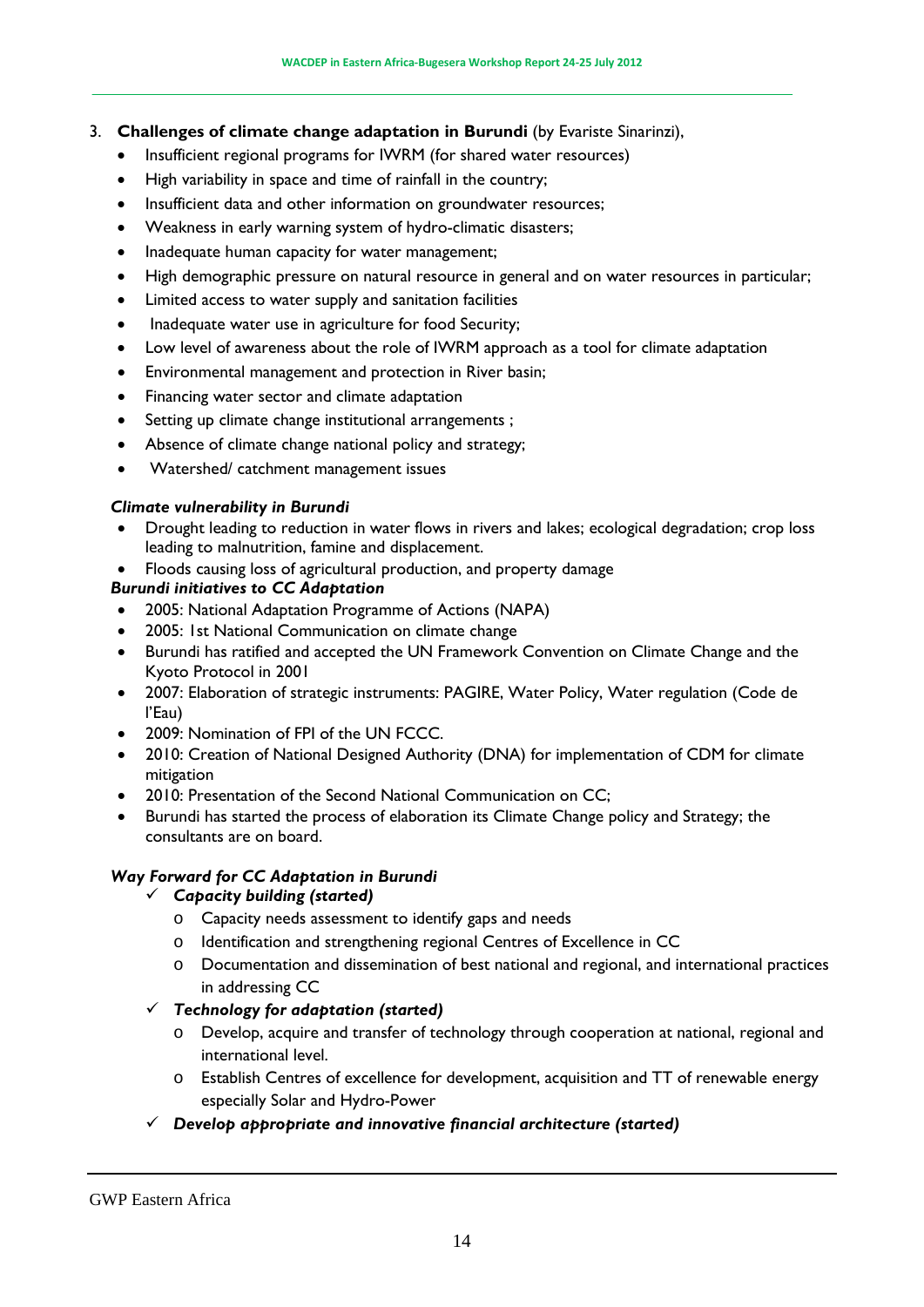- o Carry out financial needs assessment for responding to climate change impacts at national level;
- o Develop bankable projects under mitigation, adaptation and means of implementation;
- o Alignment of modalities to regional and global financing mechanisms (AF,)
- o Encourage private sector participation in CC financing and investment;
- *Initiate climate change policies and update response strategies (started)*
	- o Develop national CC policies and strategies
	- o Establish mechanisms to ensure compliance
	- o Establish CC Governing Body for coordination all effort towards to CC adaptation, mitigation, technology transfer, financing mechanisms and CB

#### *National coordination Network for research and systematic monitoring on CC*

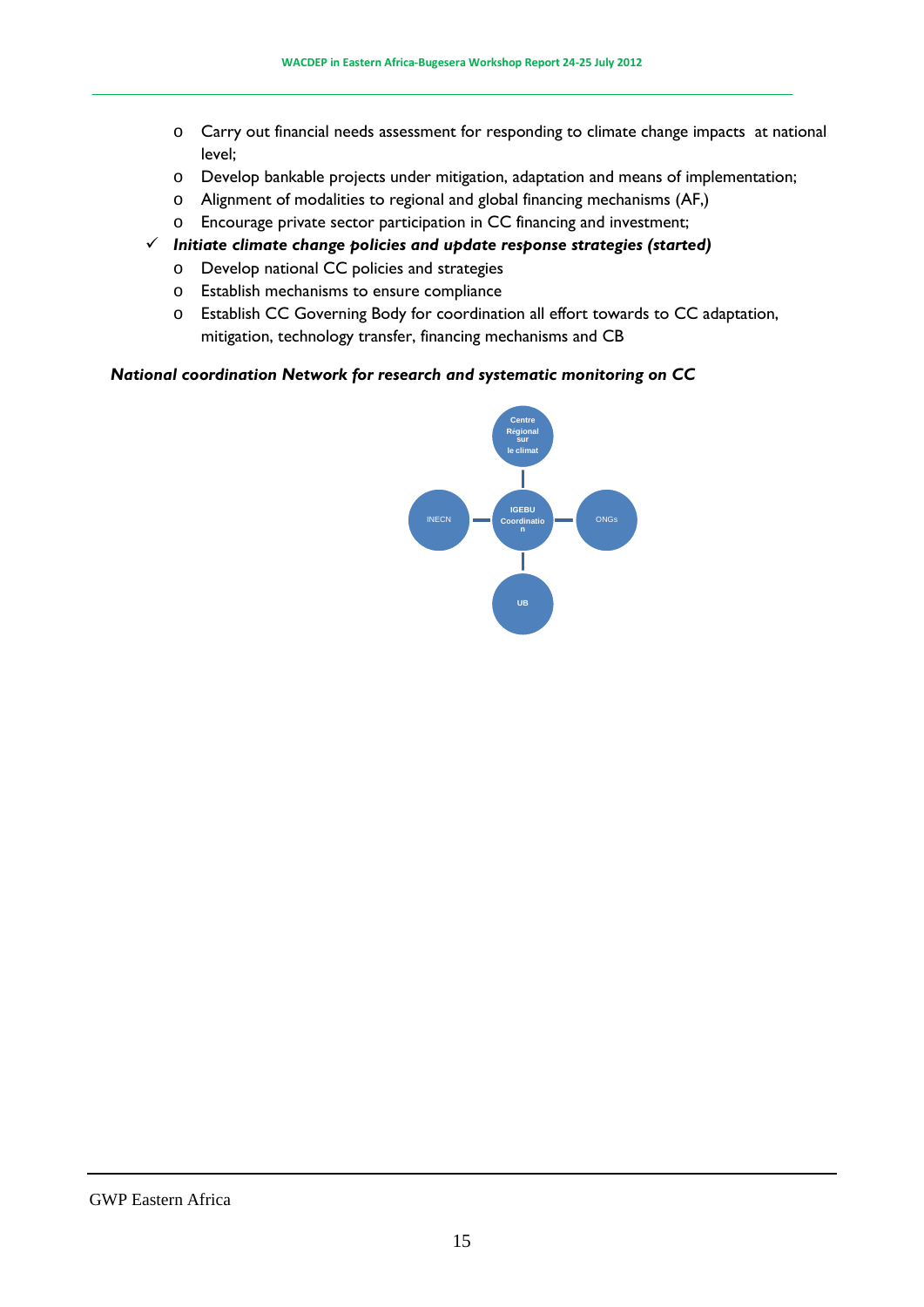#### 4. **Draft Work Plan and Implementation Arrangement for WACDEP Eastern Africa** (by Kidanemariam Jembere, GWPEA)

#### *Background: challenges of Burundi and Rwanda, and Bugesera catchment*

- $\checkmark$  Food insecurity due to poor agricultural production-60% people below poverty line
- $\checkmark$  Environmental degradation: deforestation, erosion, siltation in lakes, population pressure, unplanned settlements,Inappropriate land use and agricultural practices
- $\checkmark$  climate change (droughts, floods)
- $\checkmark$  Limited capacity: finance, policies, institutions, knowledge
- $\checkmark$  Poor coordination and partnership

#### *Objectives of the project is to support for water security and climate resilience:*

- $\checkmark$  Burundi and Rwanda to integrate water security and climate resilience in development planning and decision making processes
- $\checkmark$  Support in developing adaptation investment strategies, and developing projects for funding
- $\checkmark$  Demonstrate innovative measures, approaches for climate adaptation and water security support communities in Bugesera for climate resilience
- $\checkmark$  Build capacity and share knowledge/experiences
- $\checkmark$  Strengthen partnership at different levels

#### *Program Components*

- *1. National and sector Plans*
	- *a. WP2: Integrating water security &climate resilience into BU & RW National Plans* 
		- *i. Sensitize decision makers on the importance of integrating…*
		- *ii. Evaluate how existing planning and decision-making systems consider water security and climate resilience*
		- *iii. Conduct National climate risk and vulnerability assessment*
		- *iv. Develop guidance/tools for water-related sectors to identify adaptation options*
		- *v. Promote integration of water security and climate resilience into national and sectoral planning and decision-making processes---criteria?*
	- *b. WP3: developing no/low regret investment strategies/finances* 
		- *i. Identify and appraise investment options*
		- *ii. Prepare water security and climate resilience investment plans and strategies*
		- *iii. Support integration of plans and strategies into national and sectoral development plans*

#### *c. WP4: Preparing investment projects*

- *i. Share information on project preparation funding*
- *ii. Inventory existing adaptation investment projects ( identified at national or regional levels)*
- *iii. Appraise and classify existing investment projects*
- *iv. Support linking BU and RW with financing partners*
- *v. Facilitate preparation and submission of projects to funders*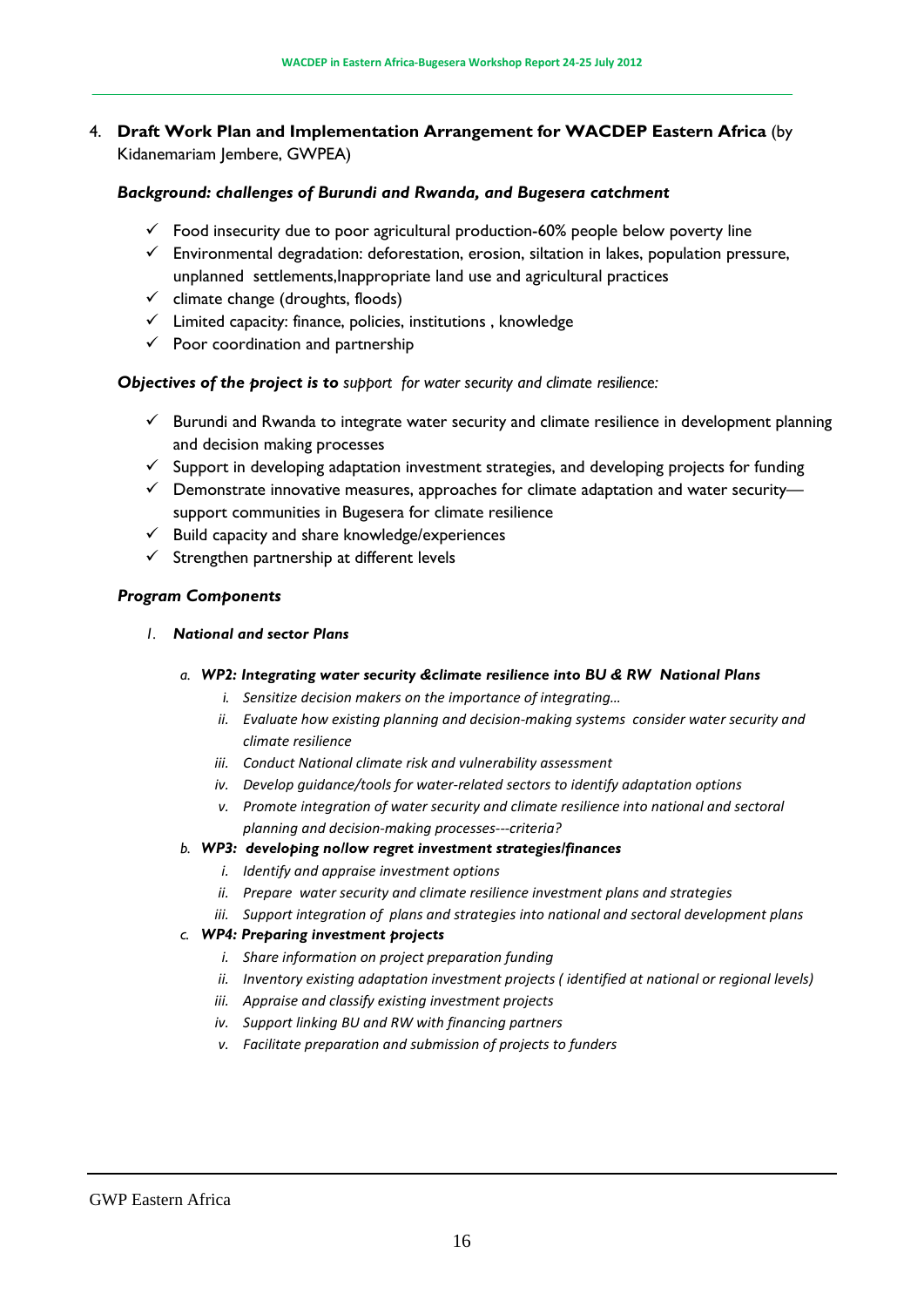#### *2. Innovative green solutions*

- *a. WP5: Demonstrating innovative solutions to address water security and climate change challenges --BUGESERA* 
	- *i. Situational analysis on challenges and potentials in a catchment*
	- *ii. Prepare IWRM and climate adaption plan for the catchment*
	- *iii. Appraise and prioritize most feasible interventions to enhance water security &climate resilience of communities*
	- *iv. Support implementation of interventions by communities and local actors*
	- *v. Establish Bugesera catchment management structure and lower micro-watershed management structures by communities eg. Watershed committees*
	- *vi. Document processes and practices for sharing and scaling-up*

#### *3. Knowledge and capacity building*

#### *a. WP6: Capacity Development*

- *i. Conduct capacity needs assessment for Burundi and Rwanda for undertaking climate risk analysis, integrating into plans..*
- *ii. Prepare training materials*
- *iii. Train different stakeholders*

#### *b. WP7: Knowledge and awareness*

- *i. Develop communication strategy for the project*
- *ii. Reach various stakeholders through media outreach*
- *iii. Organize water and climate media workshop*
- *iv. Develop knowledge, messages, policy briefs, and share with decision-makers to influence for water security and climate resilience eg. Parliamentarians*

#### *4. Partnership and sustainability*

#### *a. WP8: Governance and fund raising*

- *i. Establish program management framework*
- *ii. Strengthen stakeholder engagement through supporting BU & RW CWPs*
- *iii. Raise funds for expanding implementation*
- *iv. Monitoring and evaluation*

#### *Project Management Structure*

| <b>EA Region</b> | <b>RSC</b><br>$\bullet$       |
|------------------|-------------------------------|
|                  | RSC-Sec-PCU<br>$\bullet$      |
| Country          | <b>Ministries</b>             |
|                  | <b>CWPs</b>                   |
| <b>Bugesera</b>  | Joint SC                      |
|                  | Joint TC<br>$\bullet$         |
|                  | <b>Districts</b><br>$\bullet$ |
|                  | Communities<br>$\bullet$      |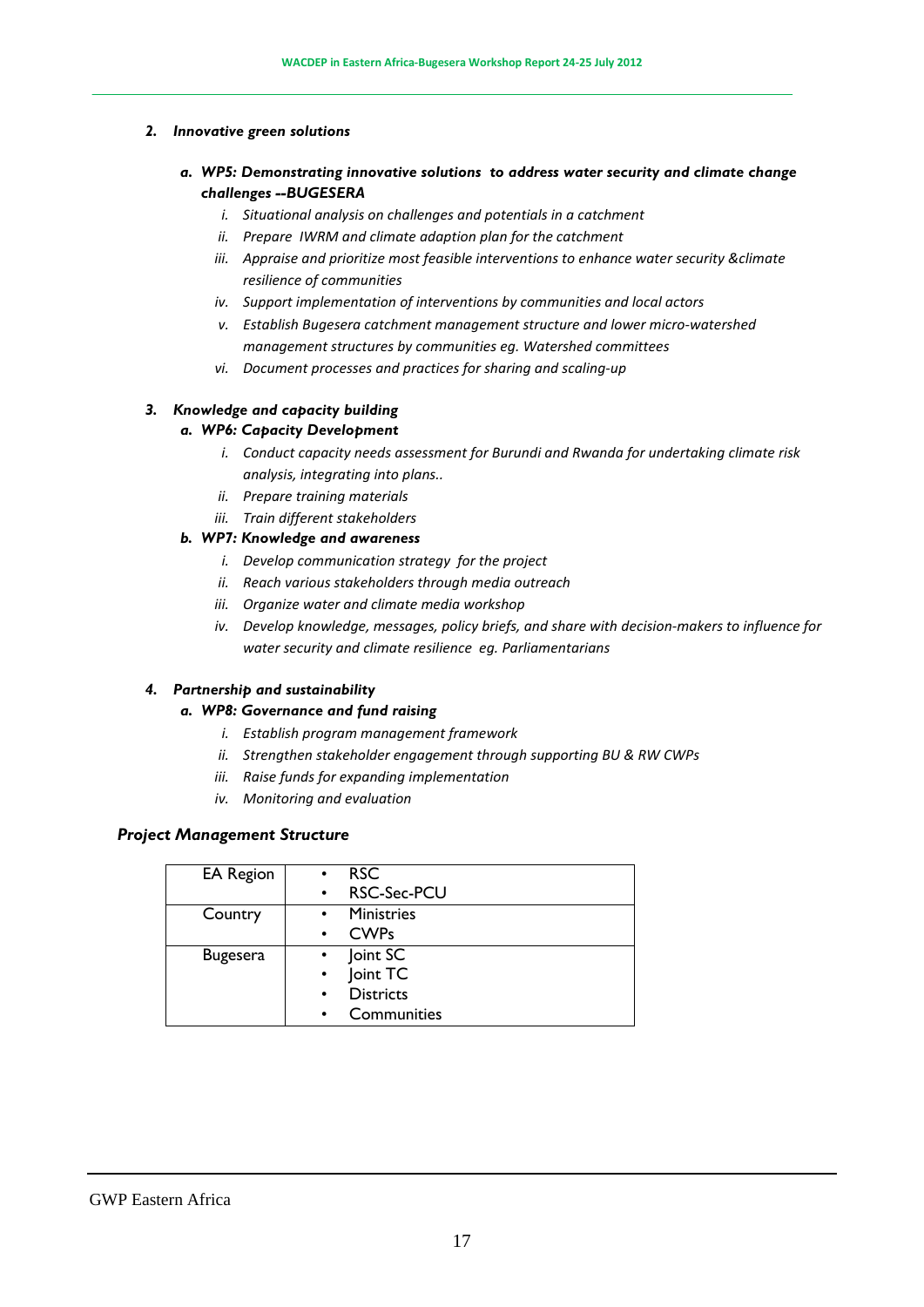#### **5. Experience sharing from APEFA,Action pour la Protection de l'Environnement et la Promotion des Filières Agricoles « APEFA asbl »**

- $\checkmark$  The main objective of APEFA is to build capacity of communities to fight against poverty.
- $\checkmark$  APEFA works with other organizations in partnerships including the Ministry of Environment and Natural Resources of Rwanda.
- $\checkmark$  Areas of focus is on natural resource management and rehabilitation such as in Lake Kivu, River Sebeya, Rubavu and karongi in Rwanda
- $\checkmark$  Climate adaptation related activities include tree planting, demarcation of buffers zones along lake and river shorelines, capacity building, awareness raising and sensitization.
- 6. **Experince sharing from Kagera Project (b**y Innocent Kabenga, Assistant Program Coordinator, Kagera Project)

#### *Background*

- $\checkmark$  Kagera basin lies within the four countries of Burundi, Rwanda, Uganda and Tanzania
- $\checkmark$  Kagera basin is characterized by subsistence agriculture, endemic poverty, severe land degradation linked to loss of soil fertility caused by population pressure and primitive farming methods.
- $\checkmark$  Environmental degradation is serious due to deforestation, soil erosion, siltation into rivers and lakes, nutrient load into rivers and Lake Victoria, leading to severe problems of water hyacinth and eutrophication, wetlands degradation, and cross border migrations of pastoralists which cause conflicts.
- $\checkmark$  Despite the challenges, Kagera basin holds significant opportunities for win-win development that could enhance food production, energy availability, transportation, industrial development, environmental conservation and other related sustainable development activities.
- $\checkmark$  Cooperative water resources management offers unique opportunities as catalysts for greater regional integration both social-economic and political with potential benefits exceeding those derived from the river itself. This requires a basin-wide approach to management through a framework for sustainable trans-boundary development and management of the water resources.
- $\checkmark$  Kagera Project is also preparing a number of development investment proposals for subsequent funding within a consistent development strategy, and enhances the abilities of managers and communities in the Basin to engage in trans-boundary development activities.
- $\checkmark$  The Project Management Unit is located in Kigali, Rwanda. The projects cover 12 Provinces in Burundi, 28 Districts in Rwanda, 7 districts in Tanzania and 6 in Uganda

#### *Project objective*

To establish a sustainable cooperative framework for the joint management of the water resources of the Kagera River Basin in order to prepare for sustainable development oriented investments that will improve the living conditions of the people while protecting the environment.

Specific objective include:

- $\checkmark$  Establishment of a sustainable cooperative framework for joint management of the shared water resources of the Kagera River Basin.
- $\checkmark$  Development of an investment strategy and conducting of pre-feasibility studies.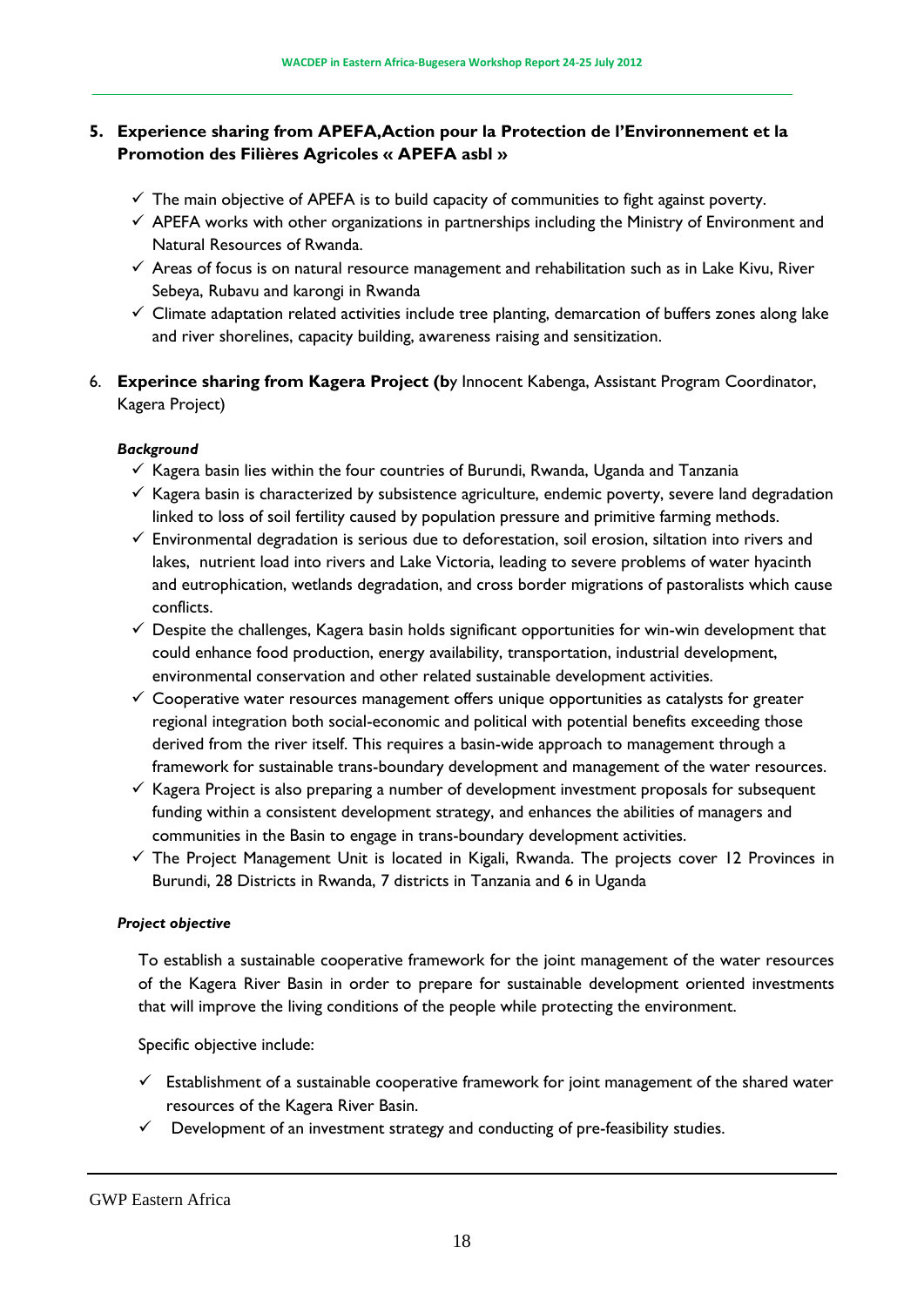- $\checkmark$  Building capacity at all levels for sustainable management and development of Kagera River Basin.
- $\checkmark$  Implementing small-scale investment projects to build early confidence in

#### *Challenges*

- $\checkmark$  Management of high expectation of the basin community for immediate tangible benefit.
- $\checkmark$  Limited human and institutional capacity to effectively execute identified Investment Programs and mobilization of resources for implementation of the investment opportunities

#### *Lessons Learnt*

- $\checkmark$  Implementation of small scale project provided good foundation for support and ownership for the projects already identified during the investment strategy stage.
- $\checkmark$  Involvement of stakeholders from the onset of project implementation helps in creating interest, sense of ownership and sustainability of the entire process of development of the joint basin cooperative framework and investment strategy.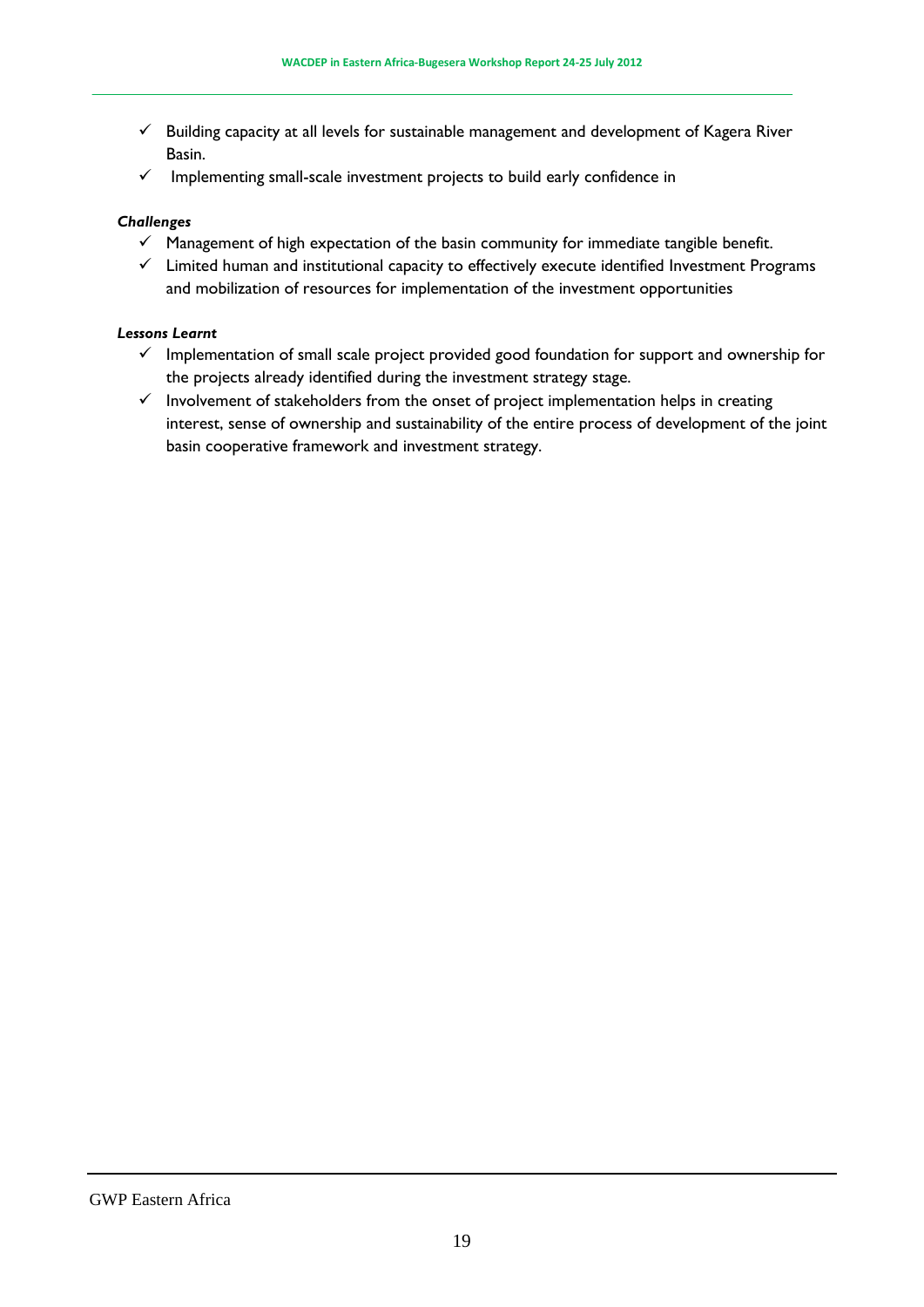#### **Annex 2: TOR for Working Groups**

#### **Group I: WACDEP Activities in Bugesera**

- $\checkmark$  Identify key challenges related to water security and climate resilience by communities in Bugesera
- $\checkmark$  Identify possible interventions in response to challenges identified above, if possible prioritize them for years 2012-2015
- $\checkmark$  Identify which part of the Bugesera catchment the identified solutions to be implemented
- $\checkmark$  Identify which institutions to be involved to implement the proposed actions ? Also what kind of role and resources they will have during implementation OR
- $\checkmark$  Who can contribute (technical, financial, material, political, labor, etc) to implementation
- $\checkmark$  What is expected from the WACDEP project in terms of supporting or complementing above activities
- $\checkmark$  How could implementation of proposed activities be managed at Bugesera level? What will be role of local government and communities?

#### **Group II: WACDEP Activities at National Levels-BU and RW**

- $\checkmark$  Are the existing national framework for water security and climate resilience adequate? What is missing? Propose activities that WACDEP' could support
- $\checkmark$  Do both countries have water-related climate adaptation investment strategies? If they have, are they adequate and could be easily implementable? What could be supported by WACDEP
- $\checkmark$  Do both countries have capacities for preparing projects and accessing funding mechanisms? Eg. Adaptation Fund. Identify how WACDEP could support the two countries
- $\checkmark$  How could WACDEP support national and sector planning and decision-making processes to integrate water security and climate resilience issues

#### **Group III: WACDEP Project Management and resource mobilization**

- $\checkmark$  Is the proposed structure adequate? Review and adjust
- $\checkmark$  Are roles clear? Eg. Ministries of environment, water, climate change, planning?
- $\checkmark$  How to involve local communities (+youth and women) in the implementation?
- $\checkmark$  Which stakeholders (that are active in Bugesera) have resources to support implementation of identified measures? What are on-going and planned projects in Bugesera?
- $\checkmark$  How to utilize government (district) budget more rationally by integrating with broader plan?
- $\checkmark$  What potential donors could we approach? Who is key in approaching them?
- $\checkmark$  Can we think of getting resources from National budget??

GWP Eastern Africa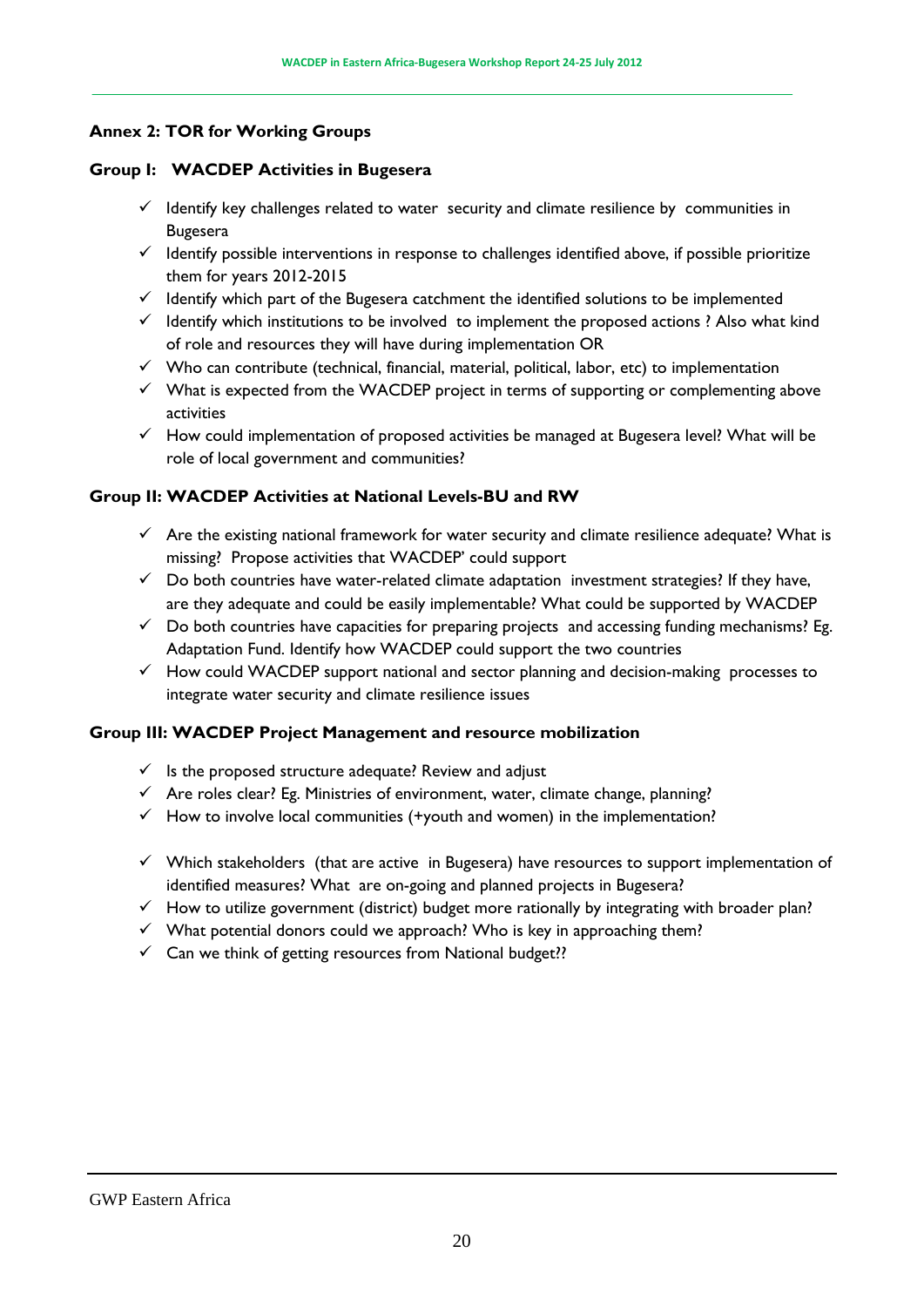## **Annex 3: Workshop Program** (24-25 July 2012, Bugesera, Rwanda)

| Date/Time                                                 | <b>Activity</b>                                                            | <b>Responsible</b>                         | <b>Facilitator</b>     |  |  |
|-----------------------------------------------------------|----------------------------------------------------------------------------|--------------------------------------------|------------------------|--|--|
| <b>Day One</b>                                            |                                                                            |                                            |                        |  |  |
| 08:30-09:00                                               | Registration                                                               | <b>GWPEA</b>                               | <b>GWPEA /RWCWP</b>    |  |  |
|                                                           |                                                                            | Secretariat/RWCWP                          |                        |  |  |
|                                                           | <b>Session One: Opening</b>                                                |                                            |                        |  |  |
| $09:00-09:15$                                             | Introductory Remarks: Introduction of GWP and                              | Patrick SAFARI,                            |                        |  |  |
|                                                           | <b>WACDEP Broader program</b>                                              | GWPEA, Regional                            |                        |  |  |
|                                                           |                                                                            | Coordinator                                |                        |  |  |
| 09:15-09:25                                               | Welcoming remarks                                                          | Bugesera District Mayor or<br>V/ Mayor FED | Patrick                |  |  |
| 09:25-09:35                                               | Statement from Burundi Gov. official                                       | Burundi representative                     |                        |  |  |
| 09:35-09:45                                               | Statement from Rwanda Gov. official                                        | Rwanda representative                      |                        |  |  |
| 09:45-10:00                                               | Quick round of introductions                                               | Participants                               |                        |  |  |
|                                                           | Session Two: National Frameworks for Water Security and Climate Resilience |                                            |                        |  |  |
| 10:00-10:30                                               | National Framework for Water Security and climate                          | Evariste +UNFCC Focal                      |                        |  |  |
|                                                           | resilience in Burundi                                                      | Point                                      | Kidane                 |  |  |
| $10:30 - 11:00$                                           | Coffee break                                                               |                                            | <b>GWPEA/RWCWP</b>     |  |  |
| $11:00 - 11:30$                                           | National Framework for Water Security and climate                          | Lyliose +UNFCC Focal                       | Kidane                 |  |  |
|                                                           | resilience in Rwanda                                                       | Point                                      |                        |  |  |
| $11:30-12:00$                                             | <b>Discussions</b>                                                         |                                            |                        |  |  |
| Session Three: WACDEP in Eastern Africa- Bugesera Project |                                                                            |                                            |                        |  |  |
| $12:00 - 12:40$                                           | Overview of the social, economic and environmental                         | <b>Bugesera District Team</b>              |                        |  |  |
|                                                           | challenges in Bugesera catchment (with focus on                            | and                                        |                        |  |  |
|                                                           | water, land and climate)                                                   | Mr Adolphe, Director of                    | <b>Evariste</b>        |  |  |
|                                                           | (2-presentations)                                                          | Agriculture, (Cummunes)                    |                        |  |  |
| $12:40 - 13:00$                                           | <b>Discussions</b>                                                         |                                            |                        |  |  |
| 13:00-14:00                                               | Lunch break                                                                |                                            | <b>GWPEA/RWCWP</b>     |  |  |
| $14:00 - 14:45$                                           | WACDEP project in EA: Project components,                                  | Kidane                                     | Simon                  |  |  |
|                                                           | Activities; Project management structure                                   |                                            |                        |  |  |
| $14:45 - 15:15$                                           | <b>Questions &amp; Clarifications</b>                                      | Kidane                                     |                        |  |  |
| $15:15-15:30$                                             | Group Formation (Three Working Groups on:                                  | Evariste / Lyliose                         |                        |  |  |
|                                                           | Planned activities, management structure& M&E                              |                                            | Simon Thuo             |  |  |
|                                                           | system, and funding mechanisms)                                            |                                            |                        |  |  |
| 15:30-16:00                                               | Group Work                                                                 | <b>Working Groups</b>                      |                        |  |  |
| $16:00 - 16:30$                                           | <b>Coffee Break</b>                                                        |                                            | <b>GWPEA/RWCWP</b>     |  |  |
| $16:30 - 17:30$                                           | <b>Group Work continues</b><br>Day Two                                     | <b>Working Groups</b>                      | Simon                  |  |  |
| 08:30-09:00                                               | Re-cap of Day One                                                          | Kidane                                     | Thuo Simon             |  |  |
| 09:00-10:30                                               | Group reporting and discussions                                            | <b>Working groups</b>                      | Simon Thuo             |  |  |
| $10:30 - 11:00$                                           | Coffee break                                                               |                                            | <b>GWPEA/RWCWP</b>     |  |  |
| $11:00 - 12:00$                                           | Next steps and way forward                                                 | Kidane                                     | Patrick                |  |  |
| $12:00 - 12:30$                                           | Information relating to the field visit                                    | Lyliose                                    | Lyliose                |  |  |
| 12:30-13:30                                               | Lunch break                                                                | <b>Working Groups</b>                      | <b>Organizing Team</b> |  |  |
| 13:30-15:30                                               | Field Visit to the selected project site                                   | Executive Secretary of the                 | Lyliose                |  |  |
|                                                           |                                                                            | Sector in Bugesera District                |                        |  |  |
| 16:00-16:45                                               | Wrap-up session: feedback from field visit &workshop                       | Participants                               |                        |  |  |
| $16:45 - 17:00$                                           | Closing                                                                    |                                            | Patrick                |  |  |
|                                                           |                                                                            |                                            |                        |  |  |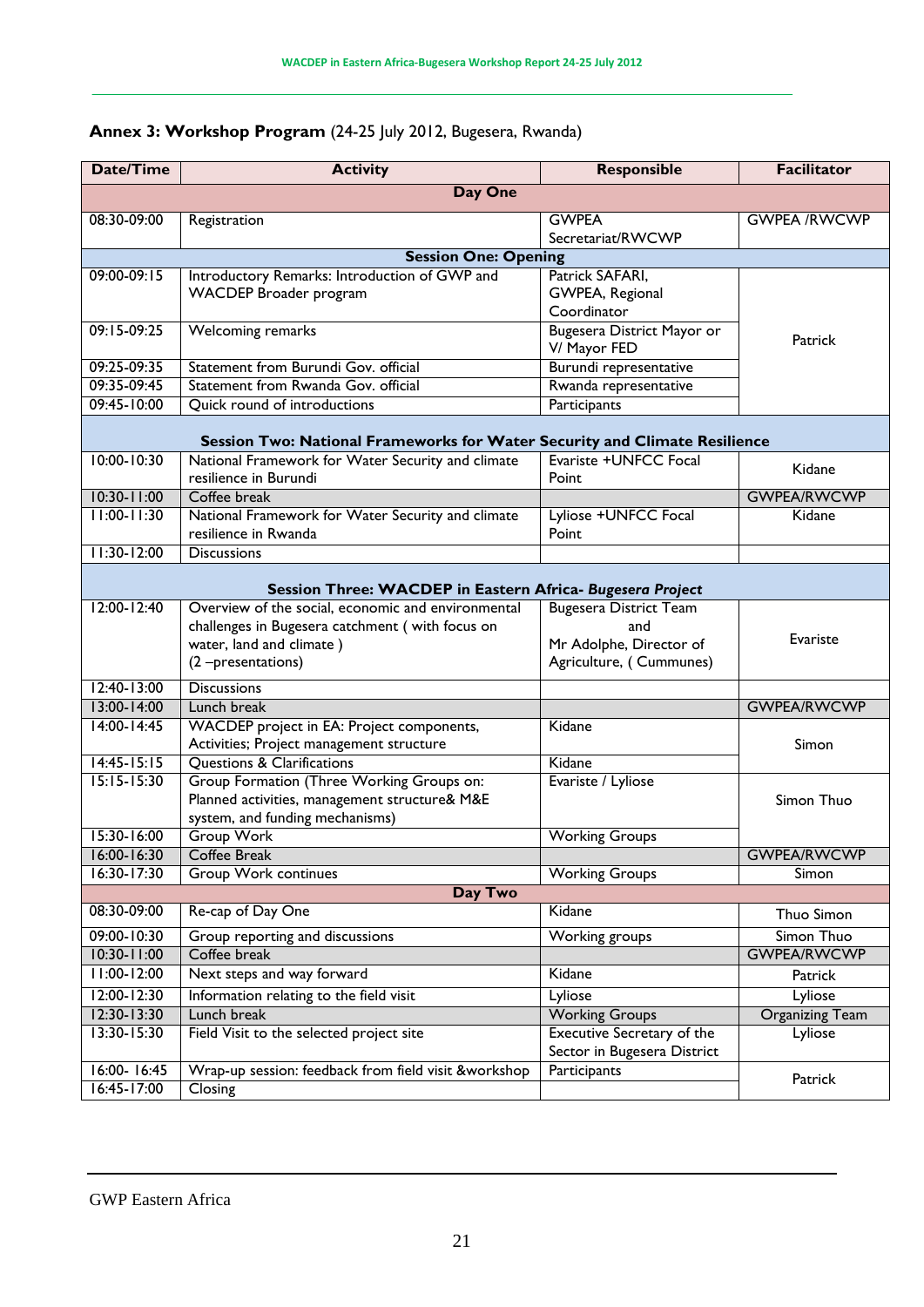## **Annex 4: List of Workshop Participants**

| N                       | <b>Name</b>                 | Organization                                 | <b>Position</b>                 | <b>Telephone</b> | <b>Email</b>                |
|-------------------------|-----------------------------|----------------------------------------------|---------------------------------|------------------|-----------------------------|
|                         |                             |                                              | Rwanda                          |                  |                             |
|                         | Umupfasoni Lyliose          | MINIREMA, Rwanda CWP                         | Chair of RWP, Director of       | +250788300016    | umupfasoni@gmail.com        |
|                         |                             |                                              | Environment                     |                  |                             |
| $\mathbf{2}$            | John Gakumba B.W            | Nile Basin Discourse-Rwanda                  | National Project Coordinator    | + 250 782792690  | coordinator@nbdfrwanda.org  |
| $\overline{\mathbf{3}}$ | <b>DUSABEYEZU Sebastien</b> | <b>RDB</b>                                   | <b>UNFCC Focal Point-Rwanda</b> | +250788517589    | dusabeseba@yahoo.fr;        |
| 4                       | Nzaboninpa Oscar            | <b>APEPA</b>                                 | <b>National Coordinator</b>     | +250788382250    | Nzaboera2020@yahoo.com      |
| 5                       | Rukundo Julius              | <b>Bugesera District</b>                     | $\overline{V}$ Mayor            | +250 788351502   | juliusrukundo@yahoo.com     |
| 6                       | <b>KAYITESI Agnes</b>       | <b>Bugesera District</b>                     | <b>Permanent Secretary</b>      | +250 788578945   | kaitesiagnes@yahoo.com      |
| 7                       | MUYENGEZA Jean de Dieu      | Kamabuye Sector                              | <b>Executive Secretary</b>      |                  | bagazajohn@yahoo.fr         |
| 8                       | Joan Asimwe                 | Local Cooperatives                           | member                          | +250 788567317   | j.b.asiimwe@yahoo.fr        |
| $\overline{9}$          | Gasana john                 | Youth Association                            | member                          | +250 788620318   | Malne4@yahoo.com            |
| $\overline{10}$         | Chantal Uwingabire          | <b>Women Association</b>                     | <b>CNF District Coordinator</b> | +250 788430429   | uwingabirie@yahoo.fr        |
| $\mathbf{H}$            | <b>Nbaysasa Evaston</b>     | <b>RNRA</b>                                  | Coordinator                     | +250 783664117   | ndagaston@yahoo.fr          |
| $\overline{13}$         | Uwacu Sylvie                | <b>District</b>                              | <b>Environment Planner</b>      | +250 788548377   | nausyly@yahoo.fr            |
| $\overline{14}$         | Mukiza Odilllo              | <b>RNRA</b>                                  | Engineer                        | +250 788418945   | odilonrwa@yahoo.com         |
|                         |                             |                                              | <b>Burundi</b>                  |                  |                             |
| 15                      | Evariste SINARINZI,         | <b>Burundi CWP</b>                           | Chair of BCWP                   | +257 799599259   | evaristesinarinzi@yahoo.com |
| 16                      | Marie Ange Kigeme           | <b>Burundi CWP</b>                           | Memebr, BCWP                    | +257 78523000    | angekigeme@yahoo.fr         |
| $\overline{17}$         | <b>NDAYISHIMIYE</b>         | Ministry of National Planning and            | Director of planning            | +257)79269808    | ndayibon@yahoo.fr           |
|                         | Bonaventure                 | finance                                      |                                 |                  |                             |
| $\overline{18}$         | Ndayishimiye Renilde        | <b>IGBU</b>                                  | <b>UNFCC Focal Point</b>        | +257799104867    | renildend@yahoo.fr          |
| $\overline{19}$         | Immaculée KABURA            | Ministry of Water and<br>Environment         | Nile-TAC                        | +257799334242    | kaburaim@yahoo.fr           |
| $\overline{20}$         | NZIGAMASABO Révérien,       | Kirundo Province                             | Governor of Kirundo Province    | +2577994598      | nzigareve@yahoo.fr          |
| $\overline{21}$         | Adolphe MBONIMPA            | Kirundo Province                             | Directeur DPAE Kirundo          | +25779977096     | mbadolphe@yahoo.fr          |
|                         |                             |                                              |                                 |                  | dpaekirundo@yahoo.fr        |
| $\overline{22}$         | NZOJIBWAMI Cyriaque         | IFDC du Burundi (NGO rep<br>Kirundo Province | Regional Agroforestry expert    | $+2577730170$    | IFDCBurundi@ifdc.org        |
| $\overline{23}$         | Innocent NDACASABA          | IFDC du Burundi (NGO rep                     | Consultant                      | +25779857998     | inocababa@yahoo.fr          |
|                         |                             | Kirundo Province                             |                                 |                  |                             |